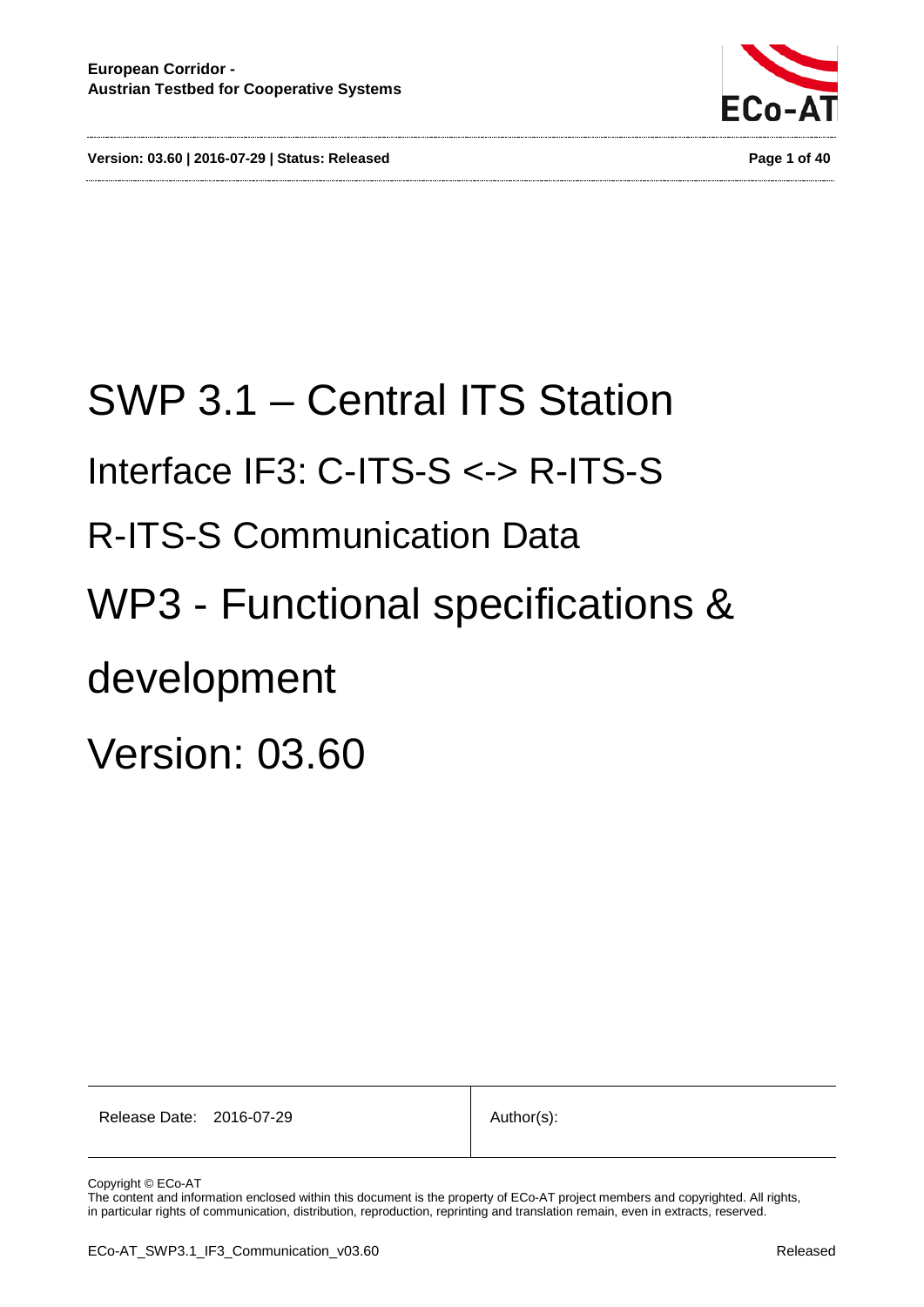

**Version: 03.60 | 2016-07-29 | Status: Released Page 2 of 40**

# **Overview of changes**

|    | No. Version | <b>Status</b> | Date        | <b>Type of Change</b>         |
|----|-------------|---------------|-------------|-------------------------------|
| 13 | 03.00       | lReleased     | l2015-07-15 | Third Release                 |
| 14 | 03.10       | Released      | 2015-10-28  | Third Release - Update        |
| 15 | 03.50       | lReleased     | 2016-04-29  | Third Release - Second Update |
| 6  | 03.60       | Released      | 2016-07-29  | Third Release - Third Update  |

<span id="page-1-0"></span>*Table 1: Document History*

Reference to the status- and version administration:

# **Status**:

| In progress | the document is currently in editing mode                                                       |
|-------------|-------------------------------------------------------------------------------------------------|
| Released    | the document has been checked and released by quality assurance, it can only be modified if the |
|             | version number is updated.                                                                      |

#### **Versions**:

Takes place in two stages. Released documents receive the next higher integral version number.

- 00.01, 00.02 etc. Not released versions, with the status in progress
- 01, 02, etc. Released version with the status released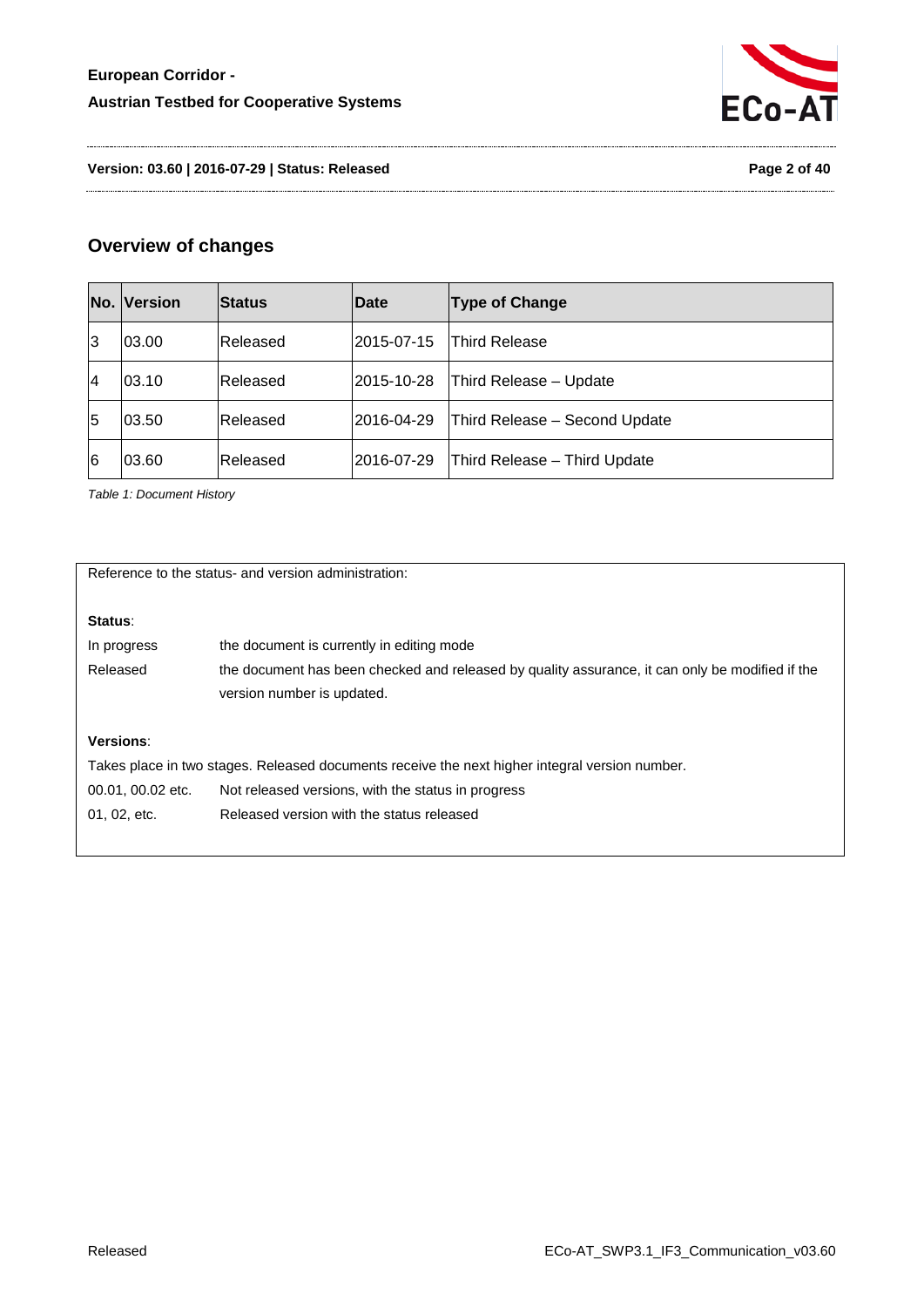

Version: 03.60 | 2016-07-29 | Status: Released

# **Table of contents**

| 1                |  |
|------------------|--|
| 1.1              |  |
| 1.2              |  |
| 1.3              |  |
| $\mathbf{2}$     |  |
| 2.1              |  |
| 2.2              |  |
| 2.3              |  |
| 2.4              |  |
| 2.5              |  |
| 2.5.1            |  |
| 3                |  |
| 3.1              |  |
| 3.2              |  |
| 3.3              |  |
| 3.4              |  |
| 3.5              |  |
| 3.6              |  |
| $\boldsymbol{4}$ |  |
| 4.1              |  |
| 4.1.1            |  |
| 4.1.2            |  |
| 4.1.3            |  |
| 4.1.4            |  |
| 4.1.5            |  |
| 4.1.6            |  |
| 4.1.7            |  |
| 4.1.8            |  |
| 4.1.9            |  |
| 4.1.10           |  |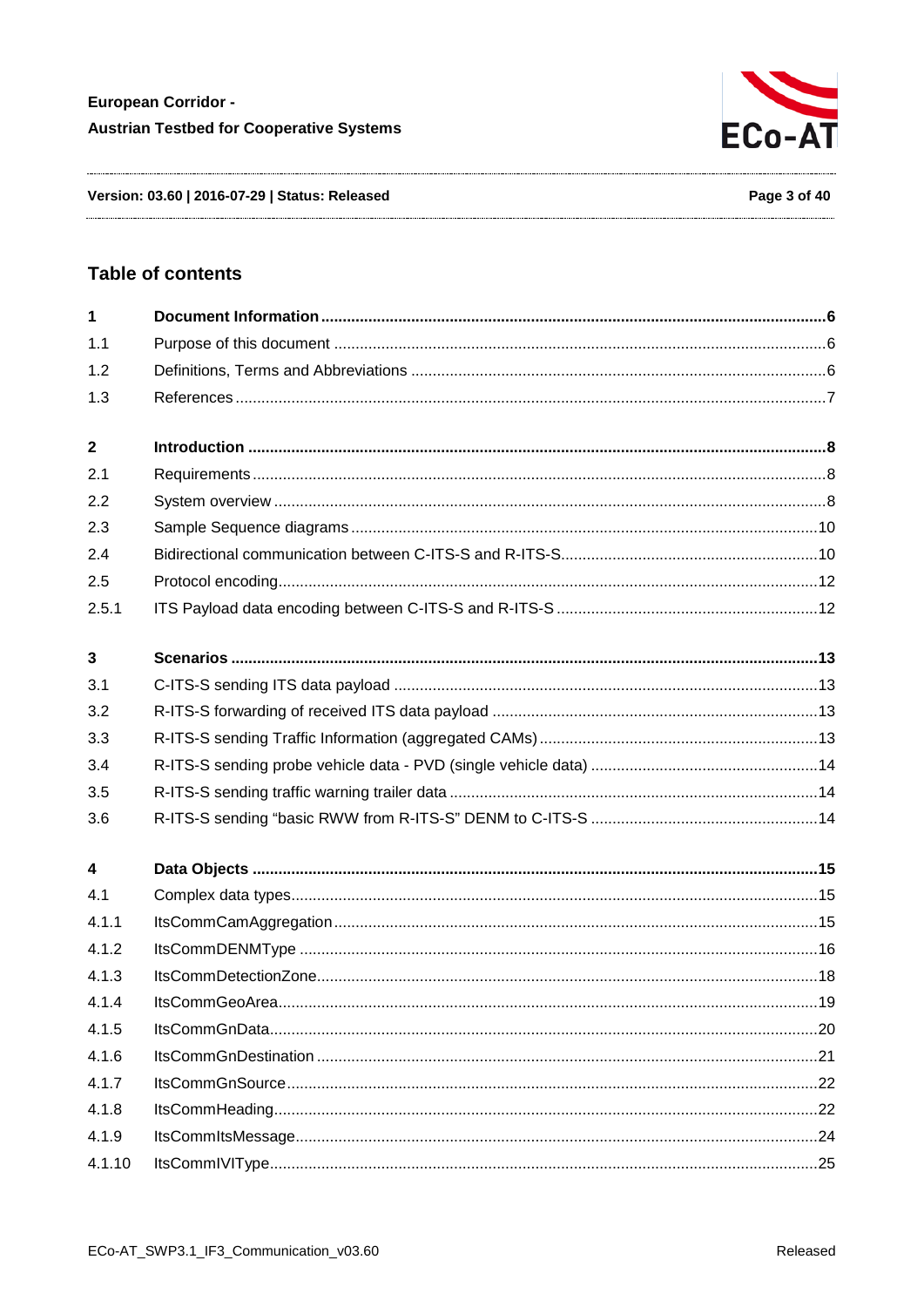

#### Version: 03.60 | 2016-07-29 | Status: Released

#### Page 4 of 40

| 4.1.11 |  |
|--------|--|
| 4.1.12 |  |
| 4.1.13 |  |
| 4.1.14 |  |
| 4.1.15 |  |
| 4.1.16 |  |
| 4.1.17 |  |
| 4.1.18 |  |
| 4.1.19 |  |
| 4.1.20 |  |
| 4.1.21 |  |
| 4.2    |  |
| 4.2.1  |  |
| 4.2.2  |  |
| 4.2.3  |  |
| 4.2.4  |  |
| 4.2.5  |  |
| 4.2.6  |  |
| 4.2.7  |  |
| 4.2.8  |  |
|        |  |

# **List of Tables**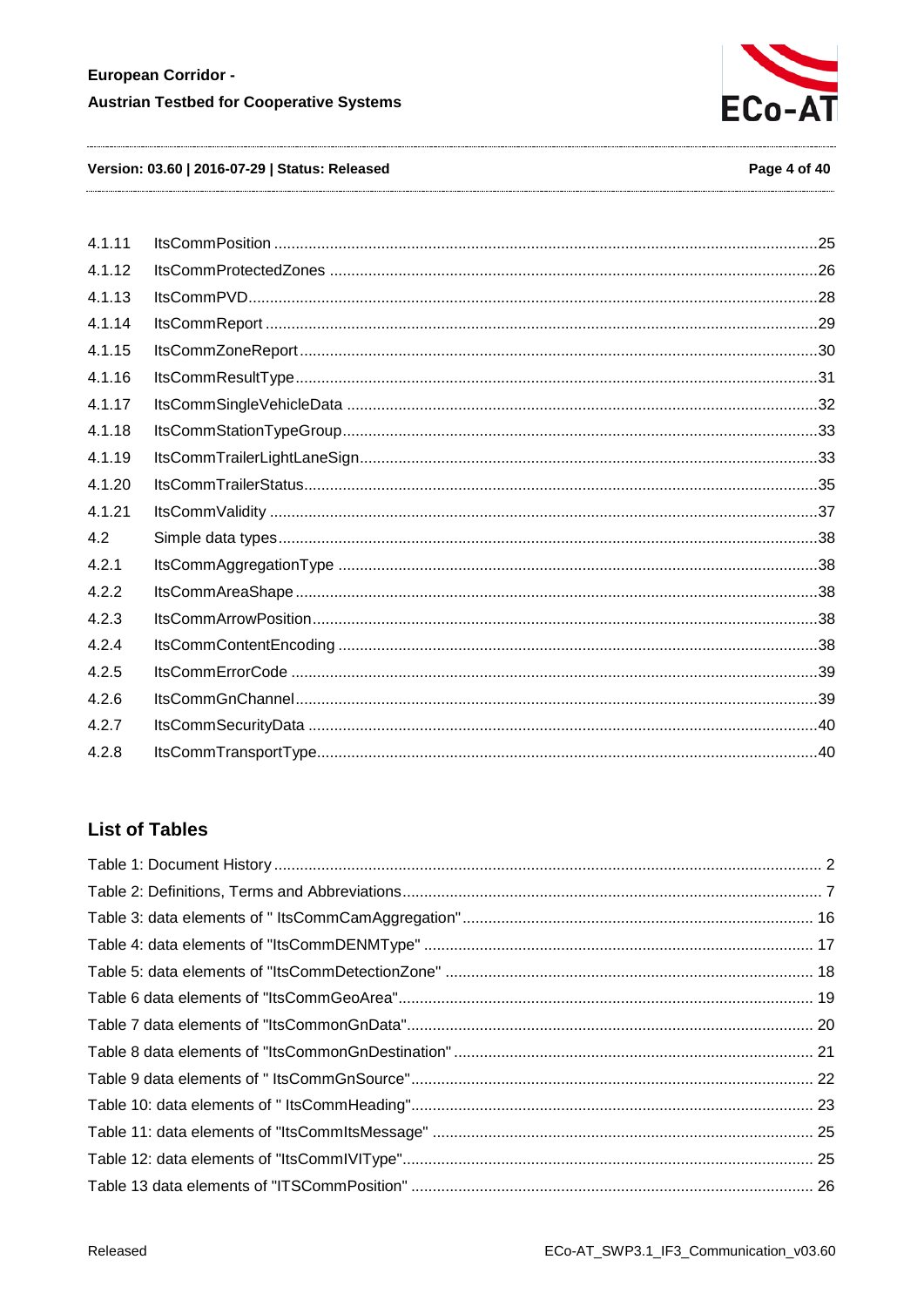

#### **Version: 03.60 | 2016-07-29 | Status: Released Page 5 of 40**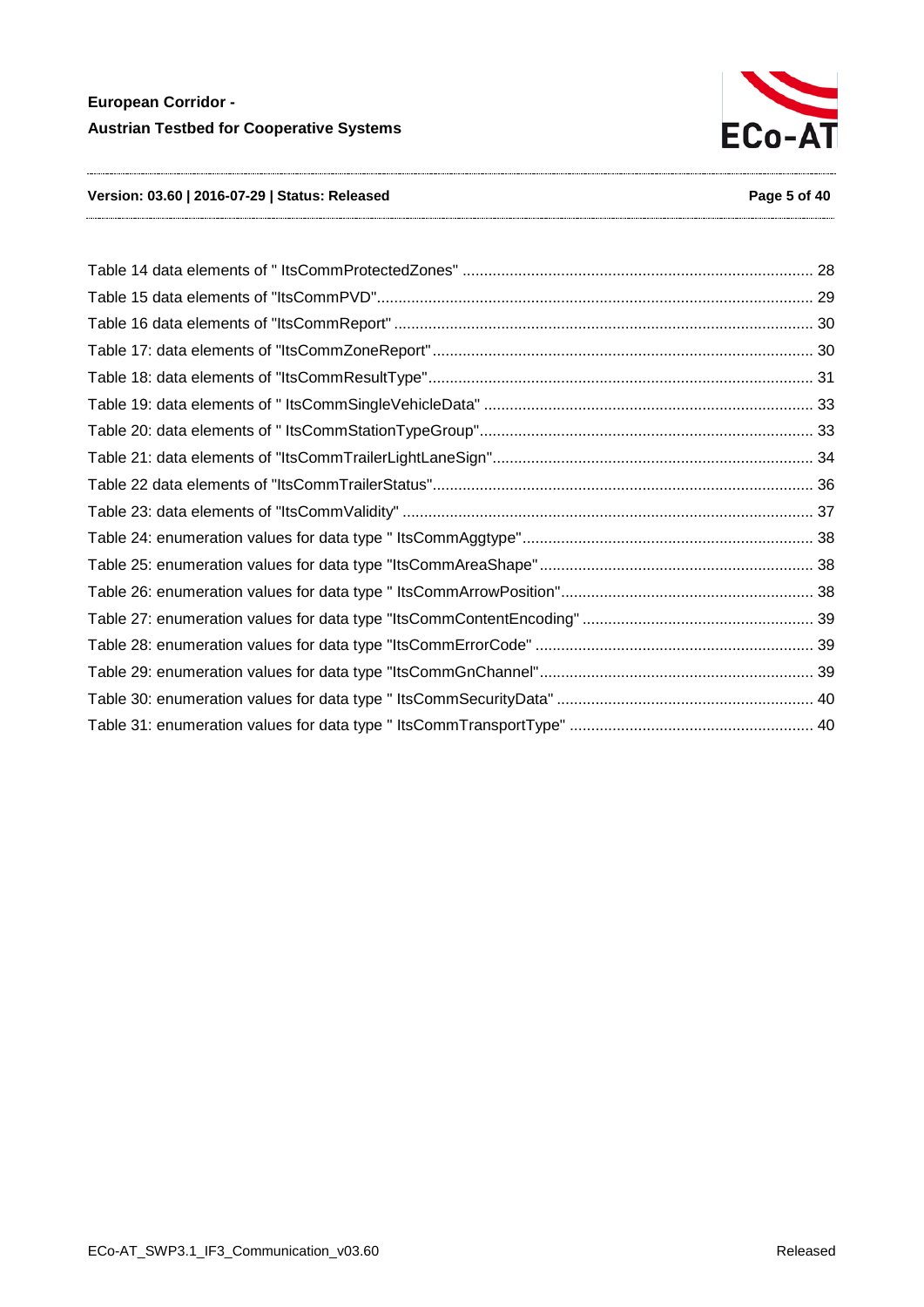

**Version: 03.60 | 2016-07-29 | Status: Released Page 6 of 40**

# <span id="page-5-1"></span><span id="page-5-0"></span>**1 Document Information**

#### **1.1 Purpose of this document**

This document specifies the interface and describes the data objects used for communication operations between C-ITS-S and R-ITS-S.

## <span id="page-5-2"></span>**1.2 Definitions, Terms and Abbreviations**

| Abbreviation     | <b>Comment</b>                                                                 |  |
|------------------|--------------------------------------------------------------------------------|--|
| ASN.1            | Abstract syntax notation one                                                   |  |
| Base64           | Is a group of similar binary-to-text encoding schemes                          |  |
| Bootstrapping    | basic initialization and configuration of a device for being able to           |  |
|                  | communication the managing server                                              |  |
| CAM              | Cooperative awareness message                                                  |  |
| $C-ITS$          | <b>Cooperative ITS</b>                                                         |  |
| $C-ITS-S$        | <b>C-ITS Station</b>                                                           |  |
| Data model       | A hierarchical set of Parameters that define the Configuration accessible via  |  |
|                  | OCIT-C DM for a particular Device.                                             |  |
| <b>DEN</b>       | Decentralized environmental notification                                       |  |
| <b>DENM</b>      | DEN message                                                                    |  |
| <b>DM</b>        | Device management                                                              |  |
| <b>ETSI</b>      | European Telecommunications Standards Institute                                |  |
| <b>HTTP</b>      | Hypertext transfer protocol - protocol for distributed, collaborative,         |  |
|                  | hypermedia information systems                                                 |  |
| <b>HTTPS</b>     | <b>HTTP</b> secure                                                             |  |
| $\overline{IP}$  | Internet protocol - a set of rules for sending data across a network           |  |
| $\overline{ISO}$ | International standardization organization                                     |  |
| <b>ITS</b>       | intelligent transportation system - enables 'smarter' use of traffic transport |  |
|                  | networks                                                                       |  |
| IVI              | In vehicle information                                                         |  |
| <b>LAN</b>       | Local area network                                                             |  |
| <b>NAT</b>       | Network address translation - maps private IP-Addresses into external public   |  |
|                  | IP addresses                                                                   |  |
| <b>OCIT-C</b>    | open communication interface for road traffic control systems - center to      |  |
|                  | center                                                                         |  |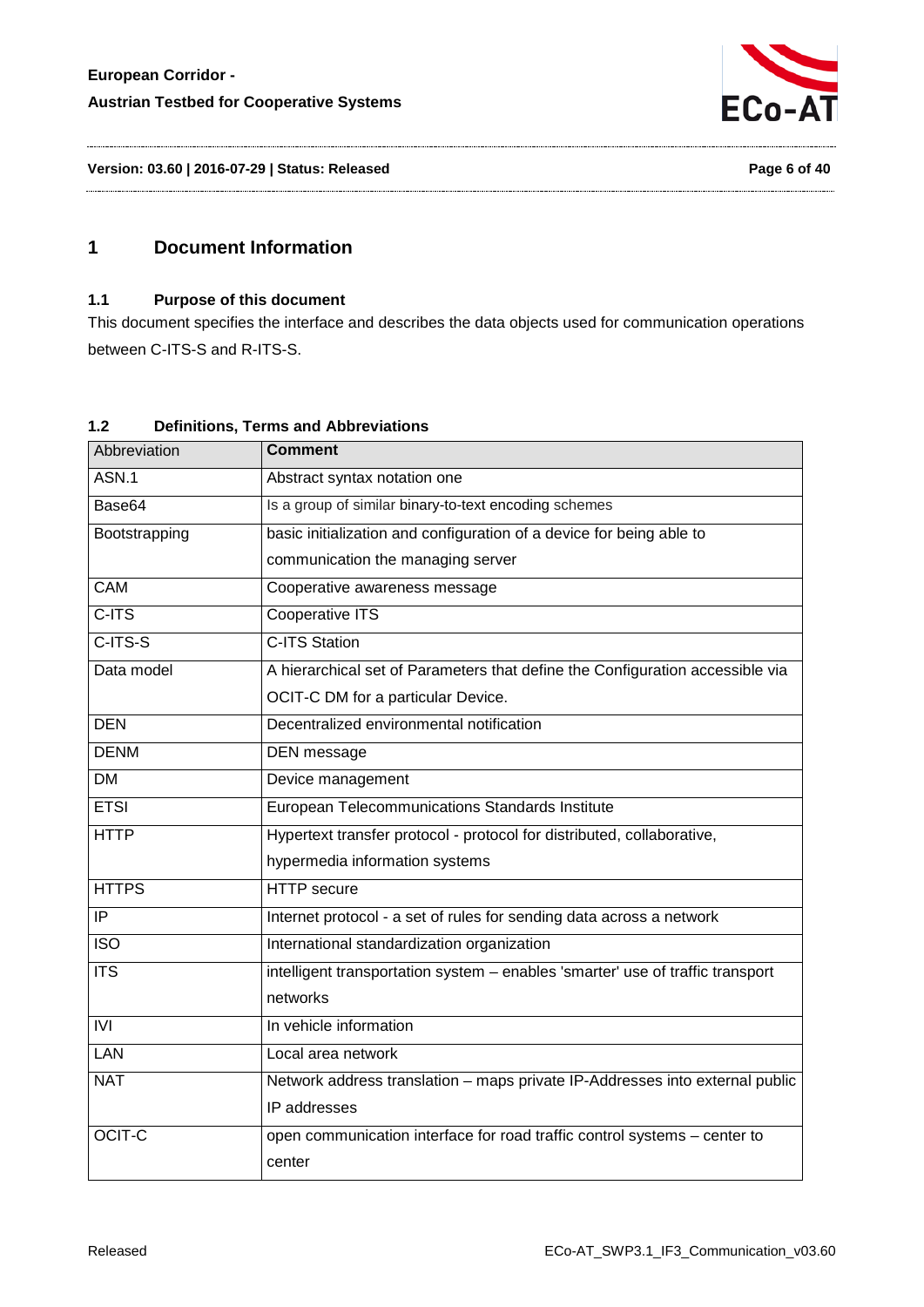

**Version: 03.60 | 2016-07-29 | Status: Released Page 7 of 40**

| Abbreviation | <b>Comment</b>                                                                  |
|--------------|---------------------------------------------------------------------------------|
| Parameter    | A name-value pair that represents part of a Device's configuration or status.   |
|              | A Parameter name is a Path Name.                                                |
| <b>PVD</b>   | Probe vehicle data (single vehicle data)                                        |
| R-ITS-S      | Roadside ITS Station (Roadside Unit)                                            |
| <b>SSL</b>   | Secure socket layer - protocol for communication security via the Internet.     |
| <b>TLS</b>   | transport layer Security – Follower of the SSL protocol                         |
| <b>UMTS</b>  | Universal mobile telecommunication system                                       |
| <b>URL</b>   | uniform resource locator $-$ (web address)                                      |
| V2X          | vehicle to Infrastructure / infrastructure to vehicle communication used in ITS |
|              | systems                                                                         |
| V-ITS-S      | <b>Vehicle ITS Station</b>                                                      |
| <b>VPN</b>   | virtual private network - extends a private network across a public network     |
| <b>XSD</b>   | XML schema definition                                                           |
| <b>XML</b>   | Extensible markup language                                                      |

<span id="page-6-1"></span>*Table 2: Definitions, Terms and Abbreviations*

#### <span id="page-6-0"></span>**1.3 References**

All references in this document can be found in the master table of references available in the "Eco-AT\_SWP2.3\_MasterTableOfReferences\_v03.60.pdf" document.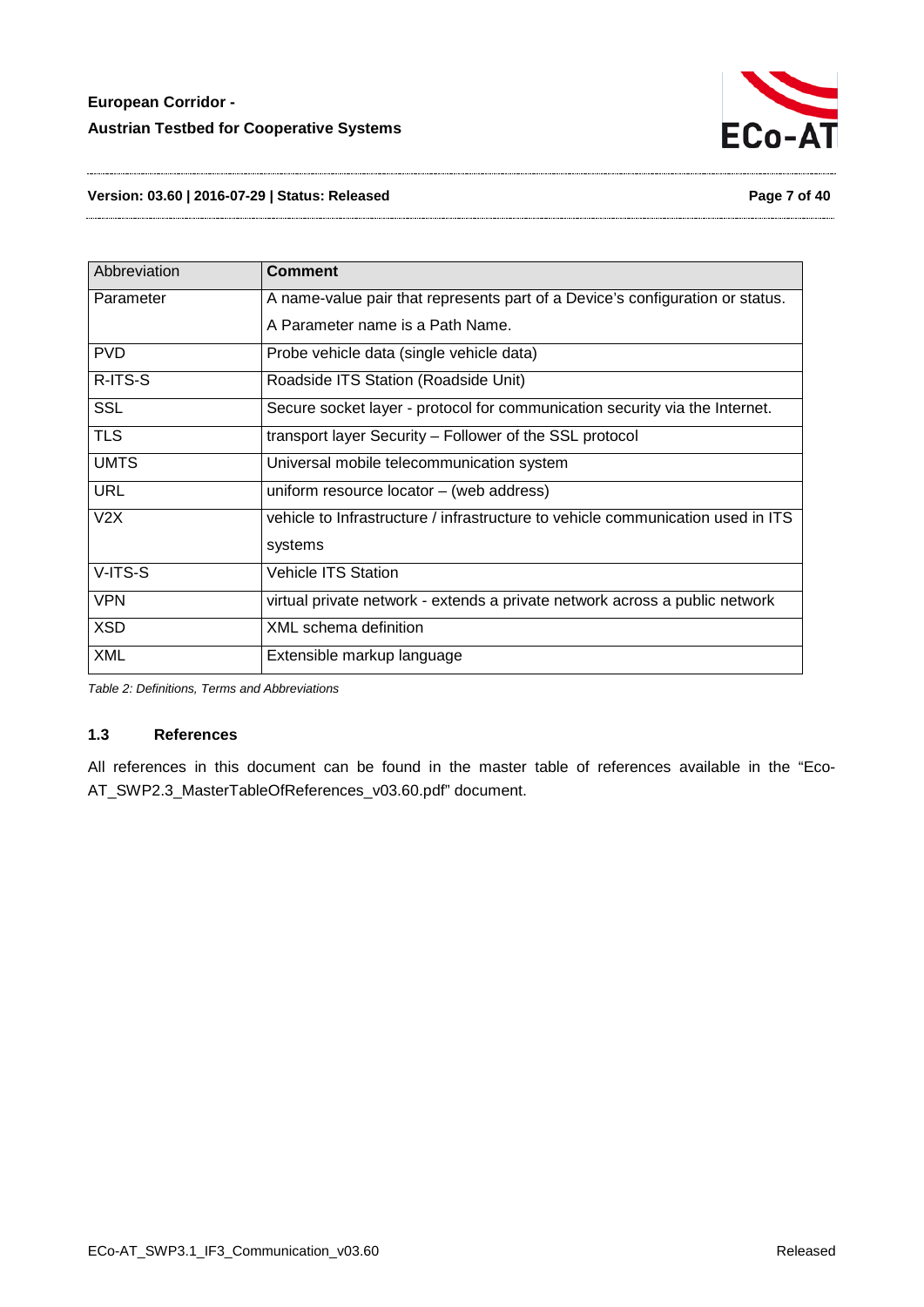

**Version: 03.60 | 2016-07-29 | Status: Released Page 8 of 40**

# <span id="page-7-0"></span>**2 Introduction**

#### <span id="page-7-1"></span>**2.1 Requirements**

In the direction C-ITS-S to R-ITS-S ("downstream") the following data is sent:

- Event / traffic information (i.e. DENM message)
- In vehicle information (i.e. IVI message)
- Protected zones information

In the direction R-ITS-S to C-ITS-S ("upstream") the following data is sent:

- Traffic Information (based on aggregation of received CAM messages over the air)
- Probe vehicle Data (PVD) data for travel time estimation (based on single CAM).
- DENMs received from other ITS-G5 communication.
- DENM data generated in the R-ITS-S.
- Trailer status information.

#### <span id="page-7-2"></span>**2.2 System overview**

[Figure 1](#page-7-3) gives an ECo-AT System overview and the OCIT-C communication roles of R-ITS-S and C-ITS-S. The communication paths are as follows:

- R-ITS-S with Cellular connection to C-ITS-S
- R-ITS-S with LAN connection to C-ITS-S



<span id="page-7-3"></span>*Figure 1: Communication scenarios*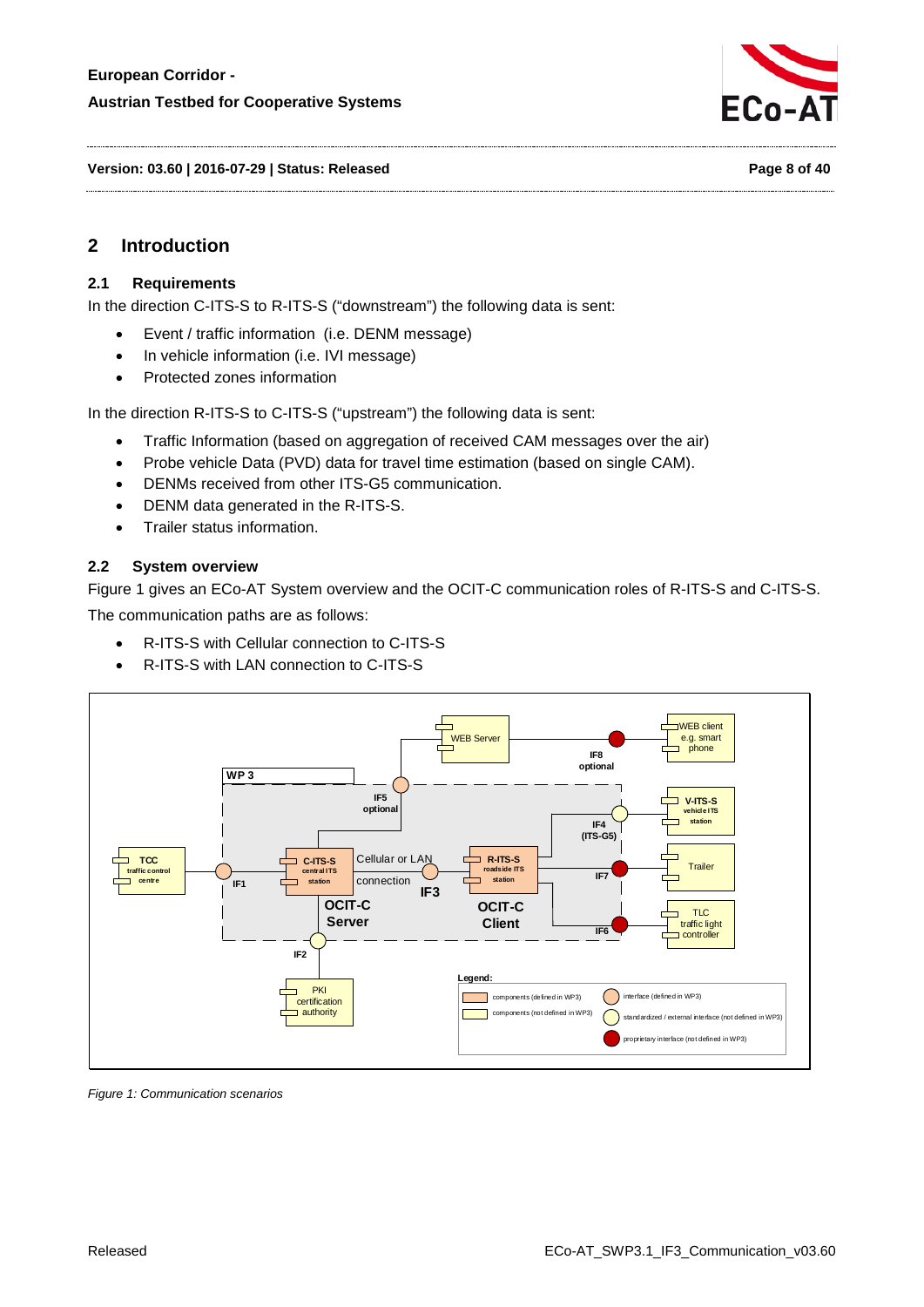

#### **Version: 03.60 | 2016-07-29 | Status: Released Page 9 of 40**

The Communication between the R-ITS-S and the C-ITS-S is done via an IP based connection initiated by the R-ITS-S. This means the C-ITS-S is always the OCIT-C Server and the R-ITS-S will always be the OCIT-C Client. Since all communication is initiated by the R-ITS-S also deployment scenarios which include a NAT on the network link between C-ITS-S to R-ITS-S (e.g. UMTS uplink) can be handled. Security considerations:

For security reasons it is recommended to use a VPN tunnel for the communication link over a public network (e.g. UMTS). The C-ITS-S server may be the VPN Server and the R-ITS-S the VPN Client. If HTTPS is used, SSL server authentication and OCIT-C "in-protocol" or http basic- / digest authentication may be a solution.

If a public network is used for communication (e.g. UMTS) the initial connect shall be encrypted using HTTPS and authenticated (by http-digest Access Authentication or in-protocol credentials) with a factory defined initial password.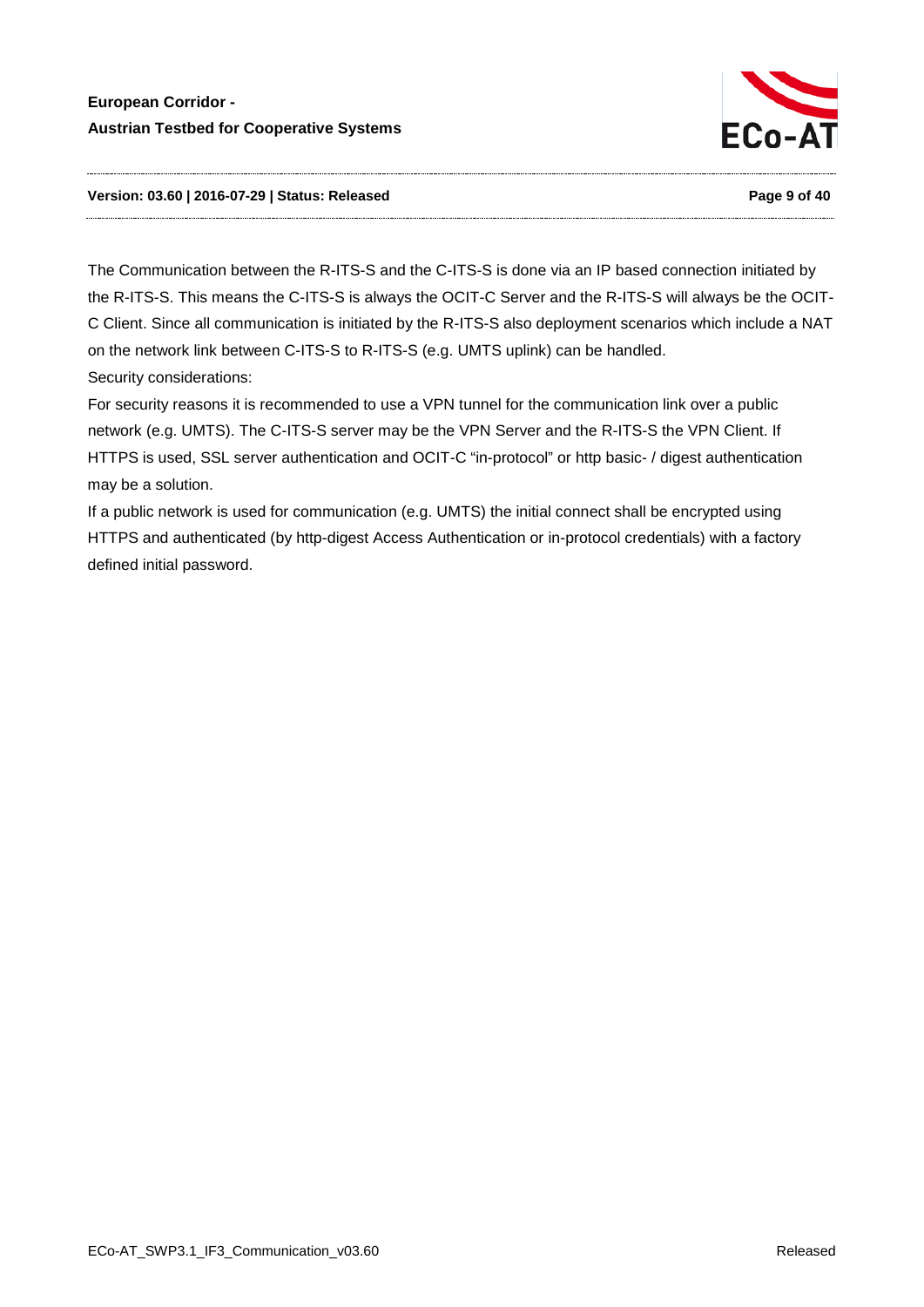



#### <span id="page-9-0"></span>**2.3 Sample Sequence diagrams**



*Figure 2: OCIT-C sample Sequence diagram*

Remarks: The client polls the server for new data objects using "InquireAll" [OCIT-C transport] after reboot or whenever the "position counter" [OCIT-C transport] is not known. In all other situations "get"/"wait4Get" [OCIT-C transport] is used.

The objects may contain an optional "key" value for transaction control. In case of successful operation (due to the polled object) the R-ITS-S will acknowledge the successful processing (e.g. DEN/IVI information) if the optional "key" object-field was present.

<span id="page-9-1"></span>To improve efficiency the new "wait4Get" protocol shall be used to bundle multiple "get" call in one operation.

#### **2.4 Bidirectional communication between C-ITS-S and R-ITS-S**

Using the "wait4get" [OCIT-C transport] command the client and the server are able to communicate in both directions. The client sends a "wait4get" request to the server including a timeout for the response. The answer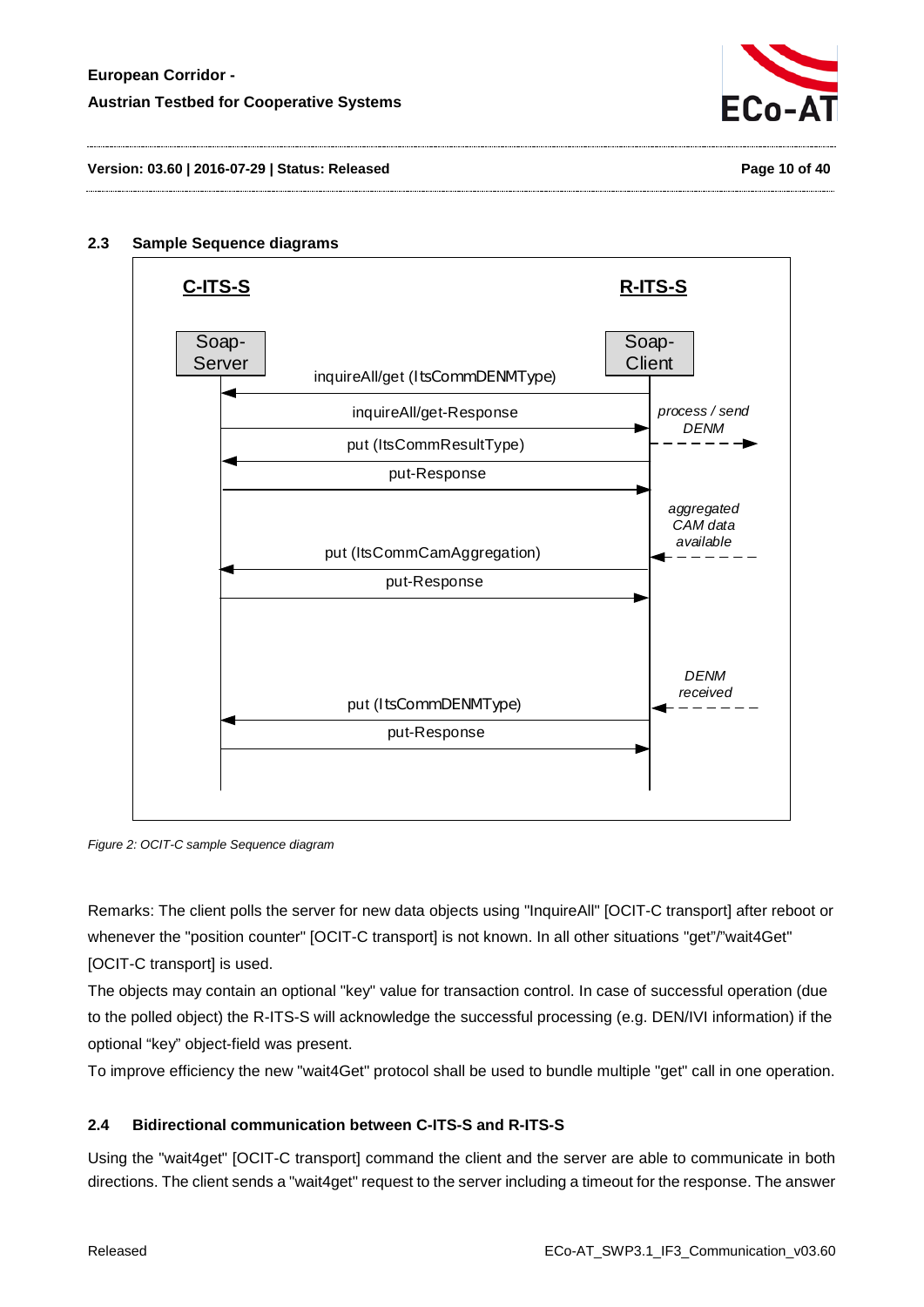

**Version: 03.60 | 2016-07-29 | Status: Released Page 11 of 40**

from the server is delayed until either the timeout takes place or data become available on the server to transmit to the client. After a complete "wait4Get" session the client starts the next "wait4get" request to keep the communication channel from server to the client open. If the client wants to transmit data to the server, it uses the "put" command [OCIT-C transport] to transmit data. The "put" command is executed in parallel to the open "wait4get" channel. This allows a bidirectional communication between the client and the server. See an example in the following [Figure 3.](#page-10-0)



<span id="page-10-0"></span>*Figure 3: Bidirectional data communication sequence using wait4get*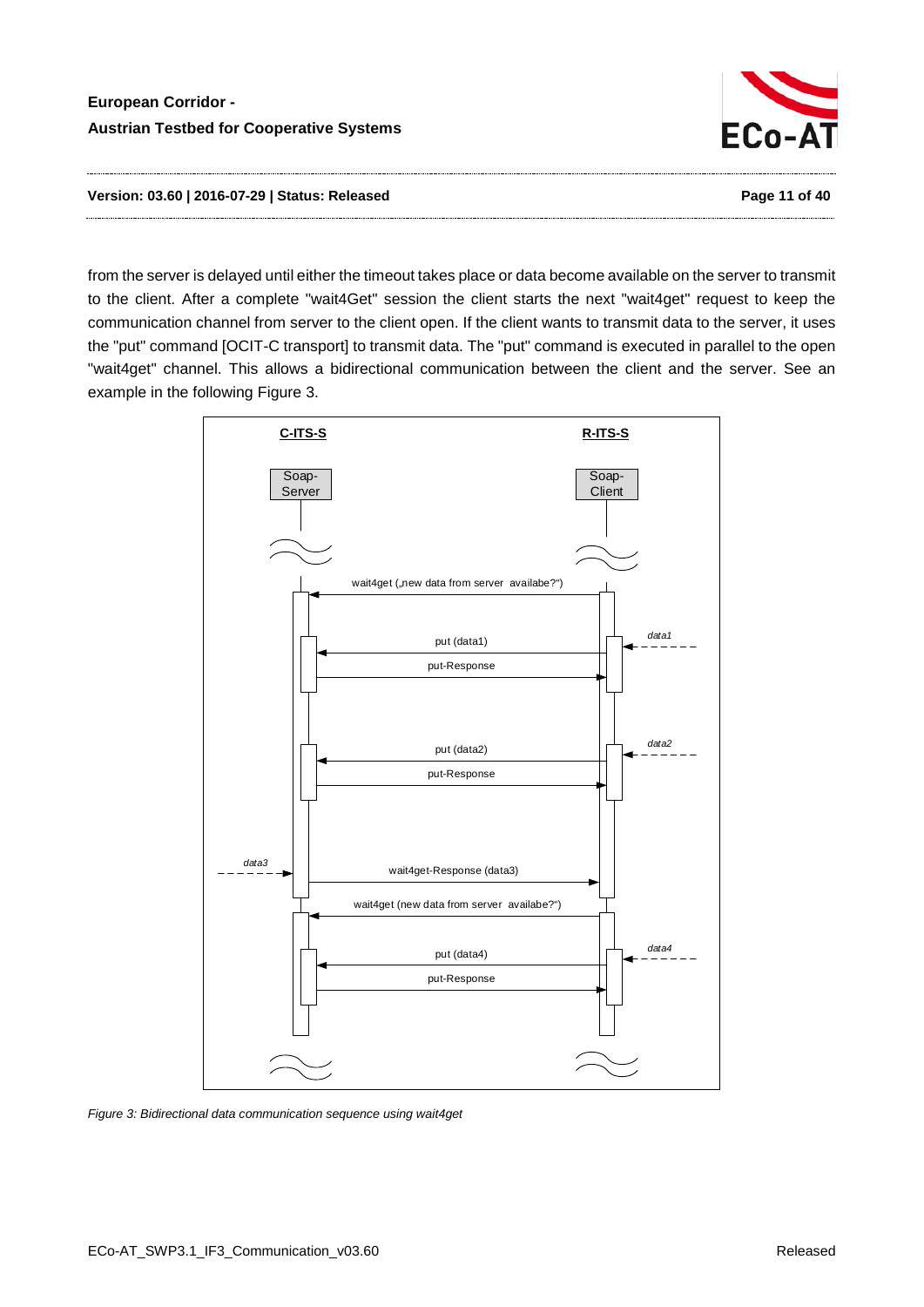

**Version: 03.60 | 2016-07-29 | Status: Released Page 12 of 40**

#### <span id="page-11-0"></span>**2.5 Protocol encoding**

The IF3 protocol defines data communication and management data elements which are encoded in the XML format which uses a XSD-Schema for validation. For the data communication part as described in this document the XSD-Schema [ECo-AT SWP3.1 IF3 XSD] is used. It defines the ECo-AT specific data and foresees the transport of ITS data payload (see clause [2.5.1\)](#page-11-1) defined by ETSI and ISO.

# <span id="page-11-1"></span>2.5.1 ITS Payload data encoding between C-ITS-S and R-ITS-S

The ITS payload data encoding/decoding format (e.g. DEN, IVI, etc.) for traffic between the C-ITS-S and the R-ITS-S is configurable using the R-ITS-S Device Management interface [ECo-AT SWP3.1 IF3 management]). During first connection setup, the R-ITS-S informs the C-ITS-S (see "DeviceInform" [OCIT-C transport]) about the default rule for ITS payload encoding (manufacturer specific). There are three possible encoding rules for implementation:

- Unaligned Packed Encoding Rules (UPER)
- XML Encoding Rules (XER)
- XML Encoding Rules with gzip compression (XER)

The C-ITS-S may request the R-ITS-S to change the encoding rule. The R-ITS-S confirms or rejects the request based on manufacturer implementation. The C-ITS-S must support all three encoding rules. The R-ITS-S must support at least one out of the three encoding rules.

# XML- Encoding:

ITS Payload encoded using XML coding rules, shall use the corresponding XSD-Schema for validation. The definition of the ITS payload used in ECo-AT is written in ASN.1 and published by ETSI and ISO. The data protocol definition for ECo-AT interface 3 (defined in this document), foresees a container (see clause [4.1.8\)](#page-21-1) for embedding the ITS payload defined by ETSI (e.g. DENM) and ISO (e.g. IVI). To avoid legal implications the ITS payload has not been directly included in the IF3 protocol definition. This gives also an additional benefit for maintenance: If the ITS payload will be changed by ETSI or ISO there is no need to adapt the IF3 definition of this document.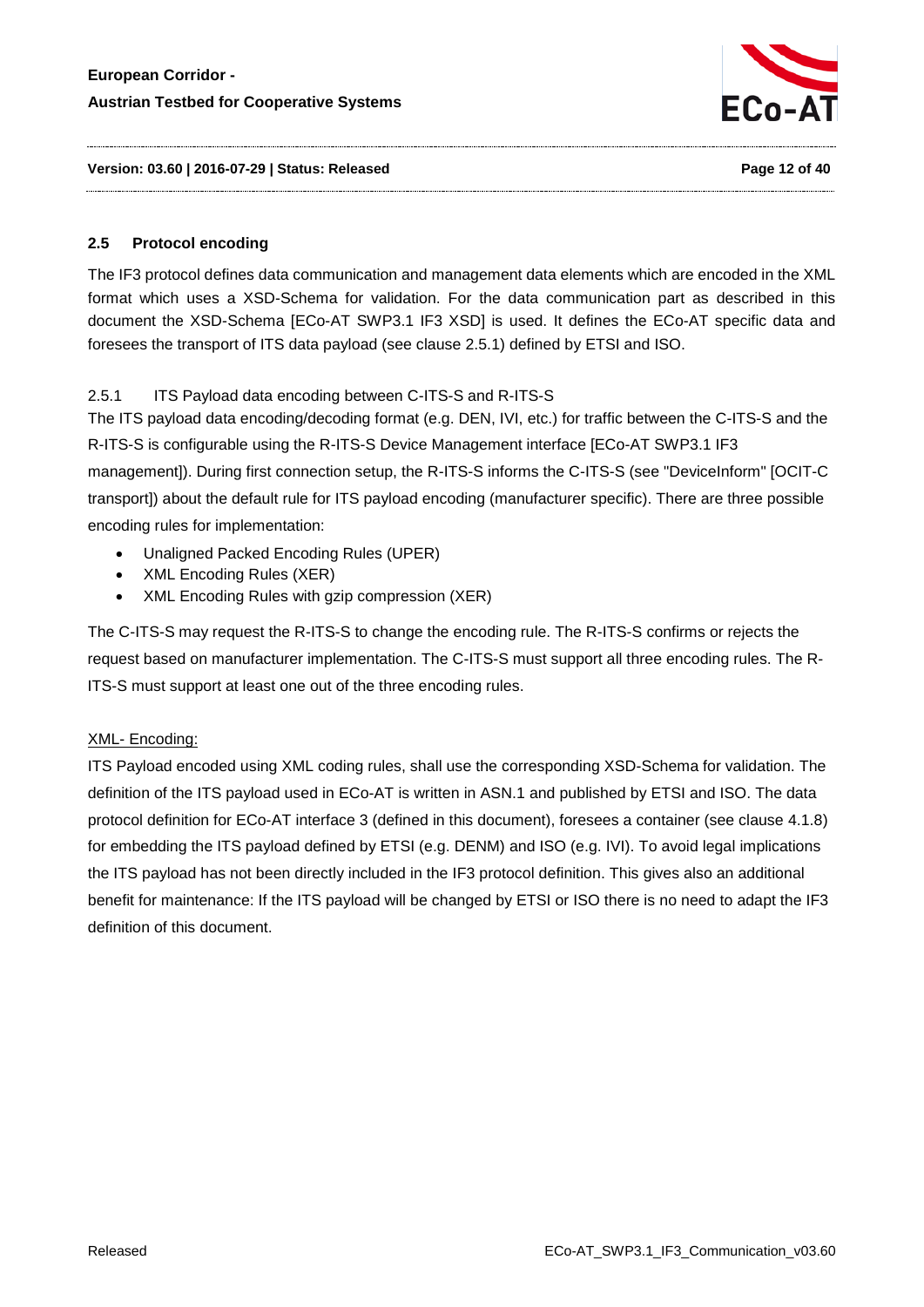

# <span id="page-12-0"></span>**3 Scenarios**

#### <span id="page-12-1"></span>**3.1 C-ITS-S sending ITS data payload**

The C-ITS-S will create the ITS data payload (e.g. DEN, IVI, etc.; see clause [4.1.2,](#page-15-0) [4.1.10\)](#page-24-0) and send it to the R-ITS-S for transmission over the air. If necessary the R-ITS-S may decode/encode the ITS data payload (e.g. DEN, IVI) received from the C-ITS-S for the purpose of filling in missing values. Usually the values are provided by the C-ITS-S. For specific dissemination requirements ( e.g. change of identity, change of position, etc.) the C-ITS-S may request that the R-ITS-S provides specific data elements based on its current configuration. In this case the C-ITS-S sets the value to "0" with the expectation that the R-ITS-S fills in the value. The configuration data, e.g. of the station ID is set using the OCIT-C Device Management primitives [ECo-AT SWP3.1 IF3 management]. The following data element of the payload allows a value of "0":

- **Station ID**
- **Position**
- Time

The C-ITS-S provides additionally to the ITS data payload also meta-data, like Geo-Network information (see clause [4.1.8\)](#page-21-1) to include the e.g. destination area, the repetition interval, the validity period and a unique identifier to discriminate amongst different DENM messages.

Based on the meta-data, the R-ITS-S can autonomously send a message periodically, and the C-ITS-S may at any time either update or cancel the ongoing repeat.

#### <span id="page-12-2"></span>**3.2 R-ITS-S forwarding of received ITS data payload**

In this scenario the R-ITS-S will forward the payload from the ITS messages (e.g. DENM, see clause [4.1.2\)](#page-15-0) received from V-ITS-S stations to the C-ITS-S. The forwarding is configurable via the Device management interface [ECo-AT SWP3.1 IF3 management] .

#### <span id="page-12-3"></span>**3.3 R-ITS-S sending Traffic Information (aggregated CAMs)**

The R-ITS-S shall be able, if configured [ECo-AT SWP3.1 IF3 management], to aggregate received CAM messages from V-ITS-S and to send the aggregation result (see clause [4.1.1\)](#page-14-2) on a periodic basis to the C-ITS-S [ECo-AT SWP3.1 IF3 management]. Aggregation parameters and interval settings are defined by the R-ITS-S Device Management specification [ECo-AT SWP3.1 IF3 management] .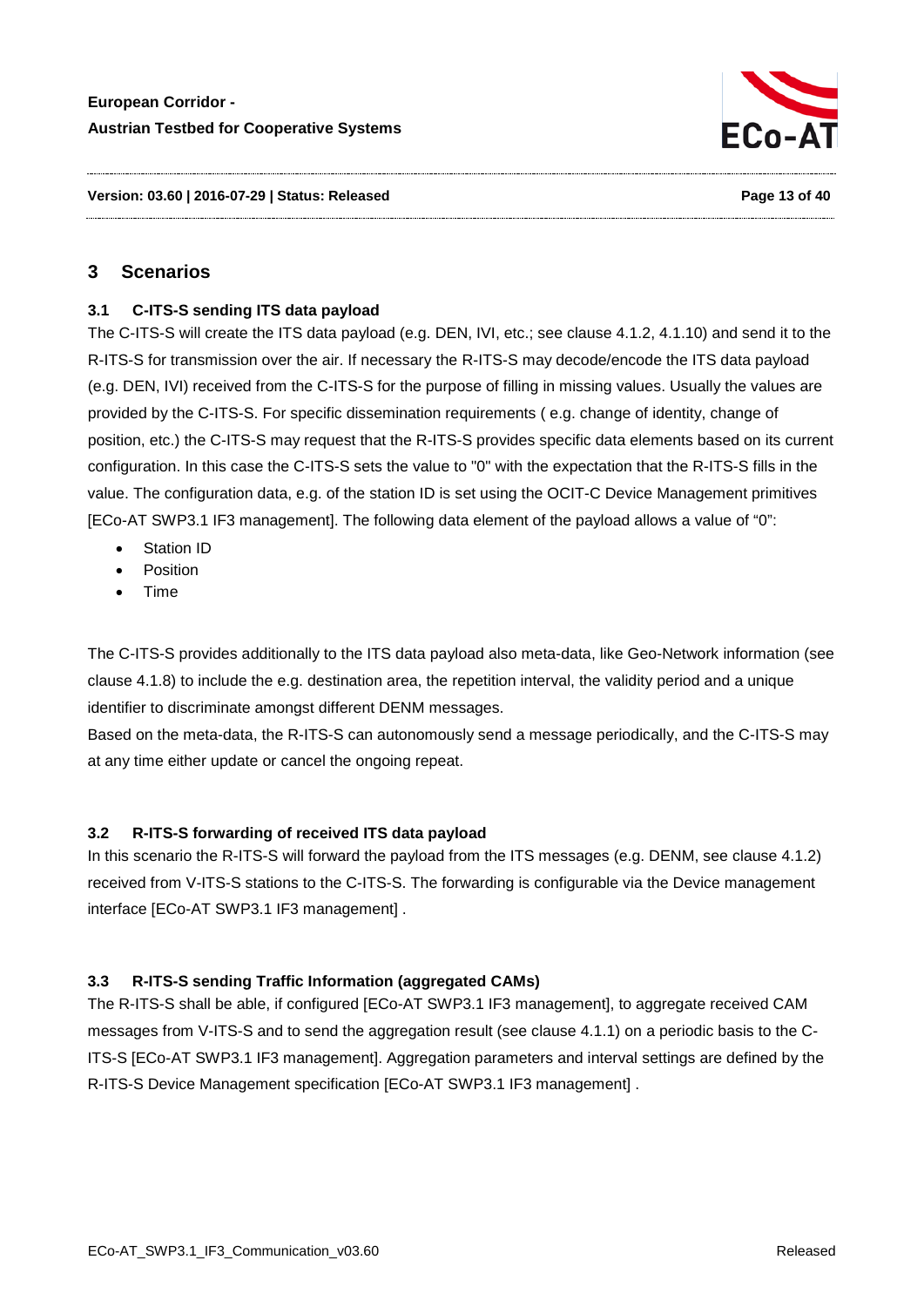

#### **Version: 03.60 | 2016-07-29 | Status: Released Page 14 of 40**

#### <span id="page-13-0"></span>**3.4 R-ITS-S sending probe vehicle data - PVD (single vehicle data)**

The R-ITS-S sends probe vehicle (single vehicle) data derived from received CAMs from V-ITS-S to the C-ITS-S. Each time the R-ITS-S detects a new V-ITS-S (identified by the CAM stationID) it computes the PVD data (see clause [4.1.17\)](#page-31-0) and sends the corresponding V-ITS-S travel data to the C-ITS-S.

#### <span id="page-13-1"></span>**3.5 R-ITS-S sending traffic warning trailer data**

The R-ITS-S sends, if connected to the trailer controller, trailer status messages to the C-ITS-S. Based on the trailer manufacturer, different trailer status data may be available. The trailer data defined in this specification (see clause [4.1.20\)](#page-34-0) is the minimum trailer status data, which should be provided by a trailer manufacturer.

#### <span id="page-13-2"></span>**3.6 R-ITS-S sending "basic RWW from R-ITS-S" DENM to C-ITS-S**

In this scenario the R-ITS-S generates a DENM for ITS-G5 broadcast and for transmission to the C-ITS-S. The basic RWW information sent to the C-ITS-S will be augmentation with RWW data from the TCC and rebroadcasted via R-ITS-S (see [4.1.2\)](#page-15-0).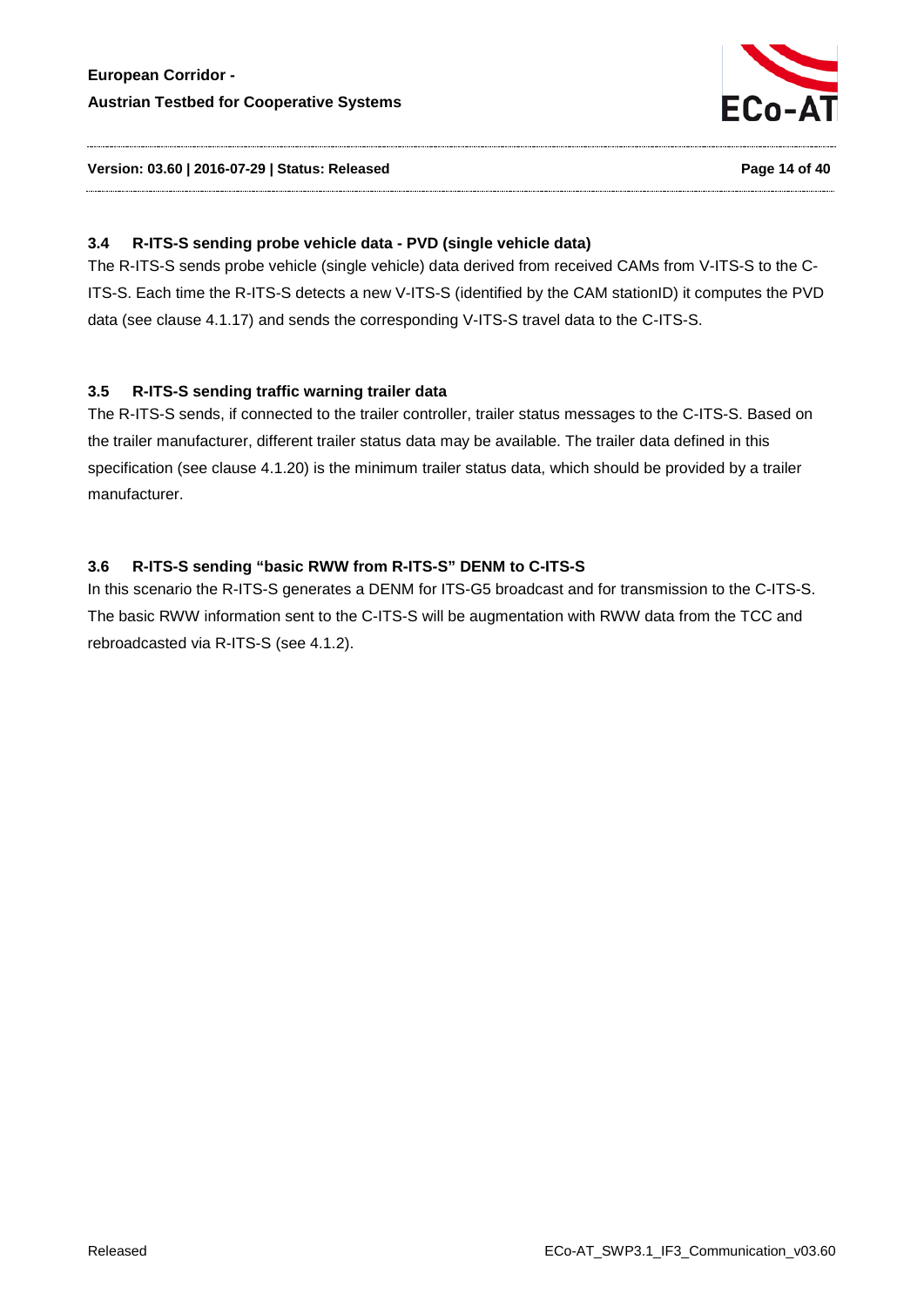

**Version: 03.60 | 2016-07-29 | Status: Released Page 15 of 40**

# <span id="page-14-1"></span><span id="page-14-0"></span>**4 Data Objects**

#### **4.1 Complex data types**

#### <span id="page-14-2"></span>4.1.1 ItsCommCamAggregation

This type represents the aggregated CAM data sent from R-ITS-S to C-ITS-S ("upstream").



| Name                 | Type                     | Usage | <b>Description</b>                                                              |
|----------------------|--------------------------|-------|---------------------------------------------------------------------------------|
| roadSideld           | "xs:unsignedInt"         | M     | R-ITS-S identifier<br>Value (1  9999)                                           |
| aggregationTimeStamp | "xs:unsignedInt"         | M     | Time Stamp of the acquired data.<br>(Seconds since the 1.1.1970).<br>Unit: sec. |
| aggregationType      | "ItsCommAggregationType" | M     | Long or short term aggregation.                                                 |
| selfconfiguredZone   | "xs:boolean"             | М     | true => self configured by R-ITS-S<br>false => configured by C-ITS-S            |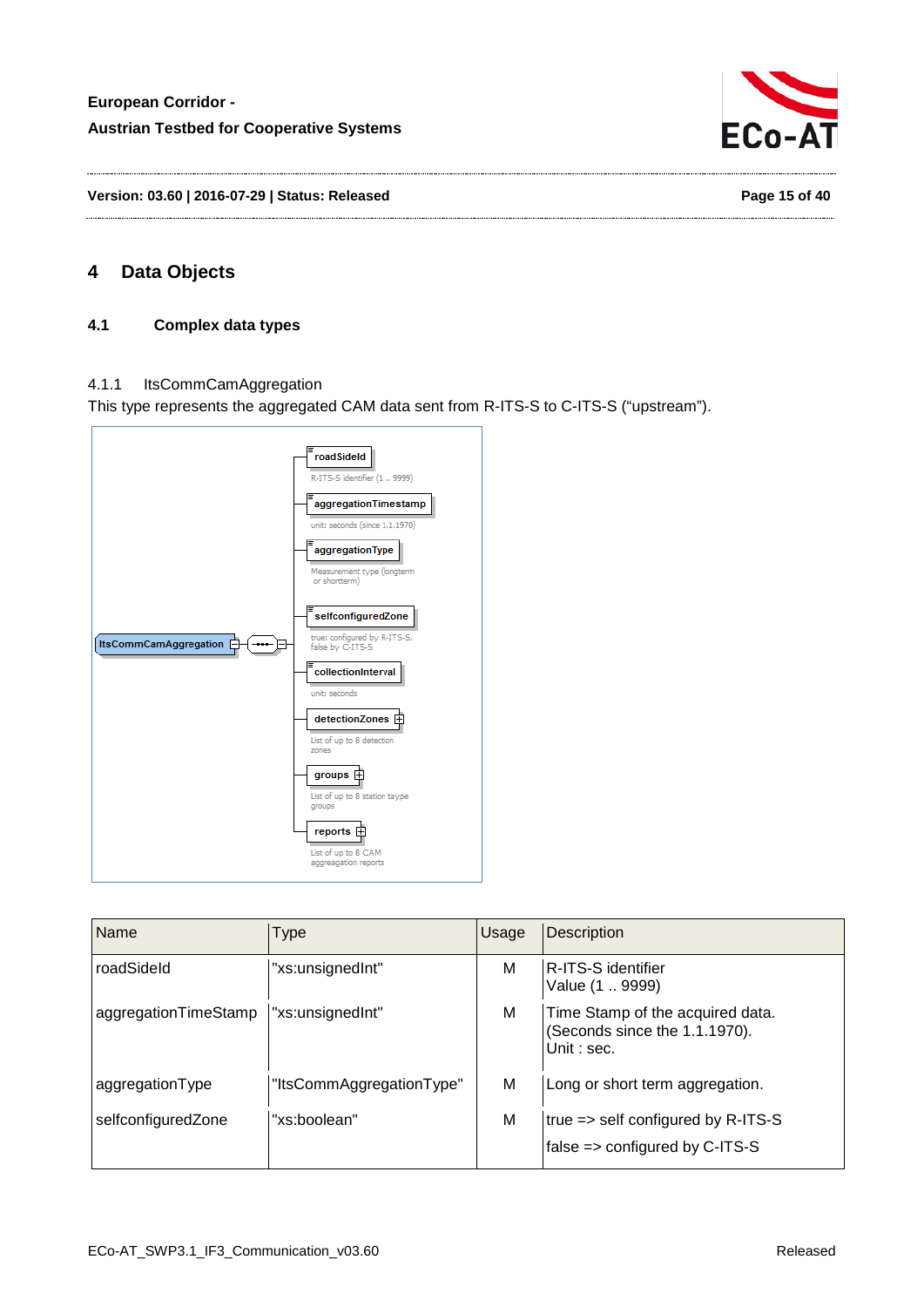

**Version: 03.60 | 2016-07-29 | Status: Released Page 16 of 40**

| <b>Name</b>                       | <b>Type</b>               | Usage | <b>Description</b>                     |
|-----------------------------------|---------------------------|-------|----------------------------------------|
| collectionInterval                | "xs:unsignedInt"          | М     | Unit: seconds                          |
| detectionZones                    | "ItsCommDetectionZone"    | M     | List of up to 8 detection zones        |
| groups                            | "ItsCommStationTypeGroup" | M     | List of up to 8 station type group     |
| report                            | "ItsCommZoneReport"       | M     | List of up to 8 CAM aggregation report |
| $M =$ mandatory<br>$O =$ optional |                           |       |                                        |

<span id="page-15-1"></span>*Table 3: data elements of " ItsCommCamAggregation"*

The configuration parameters for aggregation are defined in the IF3 R-ITS-S Device Management specification [ECo-AT SWP3.1 IF3 management]. For more information concerning the CAM aggregation see the ECo-AT CAM Aggregation document [ECo-AT SWP2.1 UC CAM aggr].

#### <span id="page-15-0"></span>4.1.2 ItsCommDENMType

This type represents a DEN message. It will be used by R-ITS-S and C-ITS-S. R-ITS-S:

- Forward received DENMs from R-ITS-S to the C-ITS-S
- Send "basic RWW" from R-ITS-S DENM to the C-ITS-S for augmentation

# C-ITS-S:

- Initiate, update or cancel DENM repetition at R-ITS-S
- Send augmented DENM from C-ITS-S to R-ITS-S for transmission

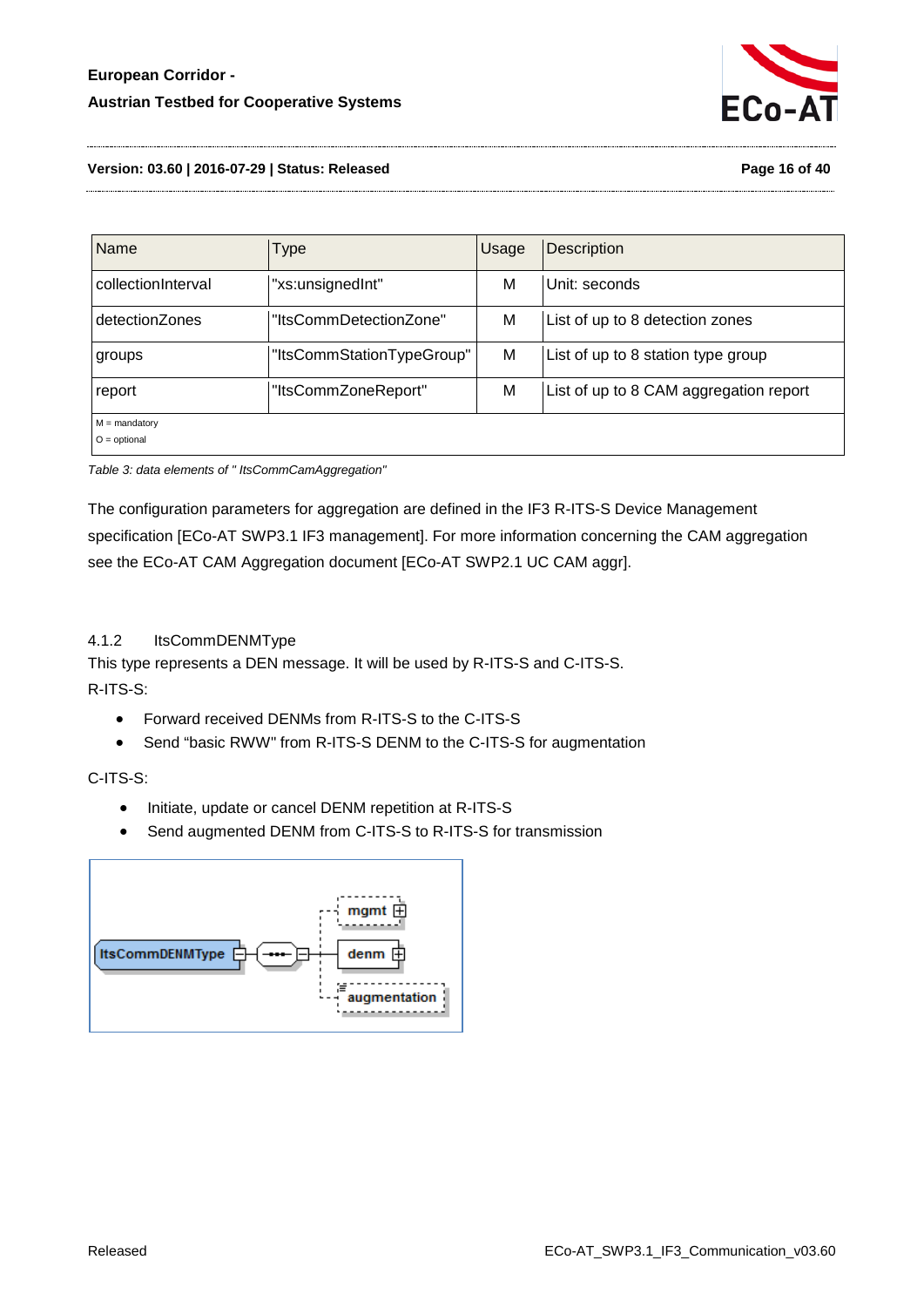

#### **Version: 03.60 | 2016-07-29 | Status: Released Page 17 of 40**

| Name                              | <b>Type</b>         | Usage | Description                                |
|-----------------------------------|---------------------|-------|--------------------------------------------|
| mgmt                              | "ItsCommValidity"   | O     | Interval for automatic message             |
|                                   |                     |       | repetition (see clause 4.1.21). If missing |
|                                   |                     |       | the DENM will be sent once.                |
| denm                              | "ItsCommItsMessage" | M     | The "denm" payload is defined in [ETSI     |
|                                   |                     |       | 302 637-3]                                 |
| augmentation   "xs:boolean"       |                     | O     | $R-ITS-S \rightarrow C-ITS$                |
|                                   |                     |       | true:                                      |
|                                   |                     |       | The "denm" payload is generated            |
|                                   |                     |       | by the R-ITS-S and sent to the C-          |
|                                   |                     |       | ITS-S for RWW "augmentation".              |
|                                   |                     |       | false:                                     |
|                                   |                     |       | The "denm" payload has been                |
|                                   |                     |       | received by the R-ITS-S and                |
|                                   |                     |       | forwarded to the C-ITS-S.                  |
|                                   |                     |       | $C-ITS-S \rightarrow R-ITS-S$              |
|                                   |                     |       | true:                                      |
|                                   |                     |       | The augmented RWW "denm"                   |
|                                   |                     |       | payload is sent to the R-ITS-S             |
|                                   |                     |       | false:                                     |
|                                   |                     |       | The "denm" payload has been                |
|                                   |                     |       | generated by the C-ITS-S (e.g.             |
|                                   |                     |       | triggered by the TCC) and sent to          |
|                                   |                     |       | the R-ITS-S                                |
|                                   |                     |       | Note:                                      |
|                                   |                     |       | If there is no augmentation flag set the   |
|                                   |                     |       | DENM is not augmented mode.                |
|                                   |                     |       |                                            |
| $M =$ mandatory<br>$O =$ optional |                     |       |                                            |

<span id="page-16-0"></span>*Table 4: data elements of "ItsCommDENMType"*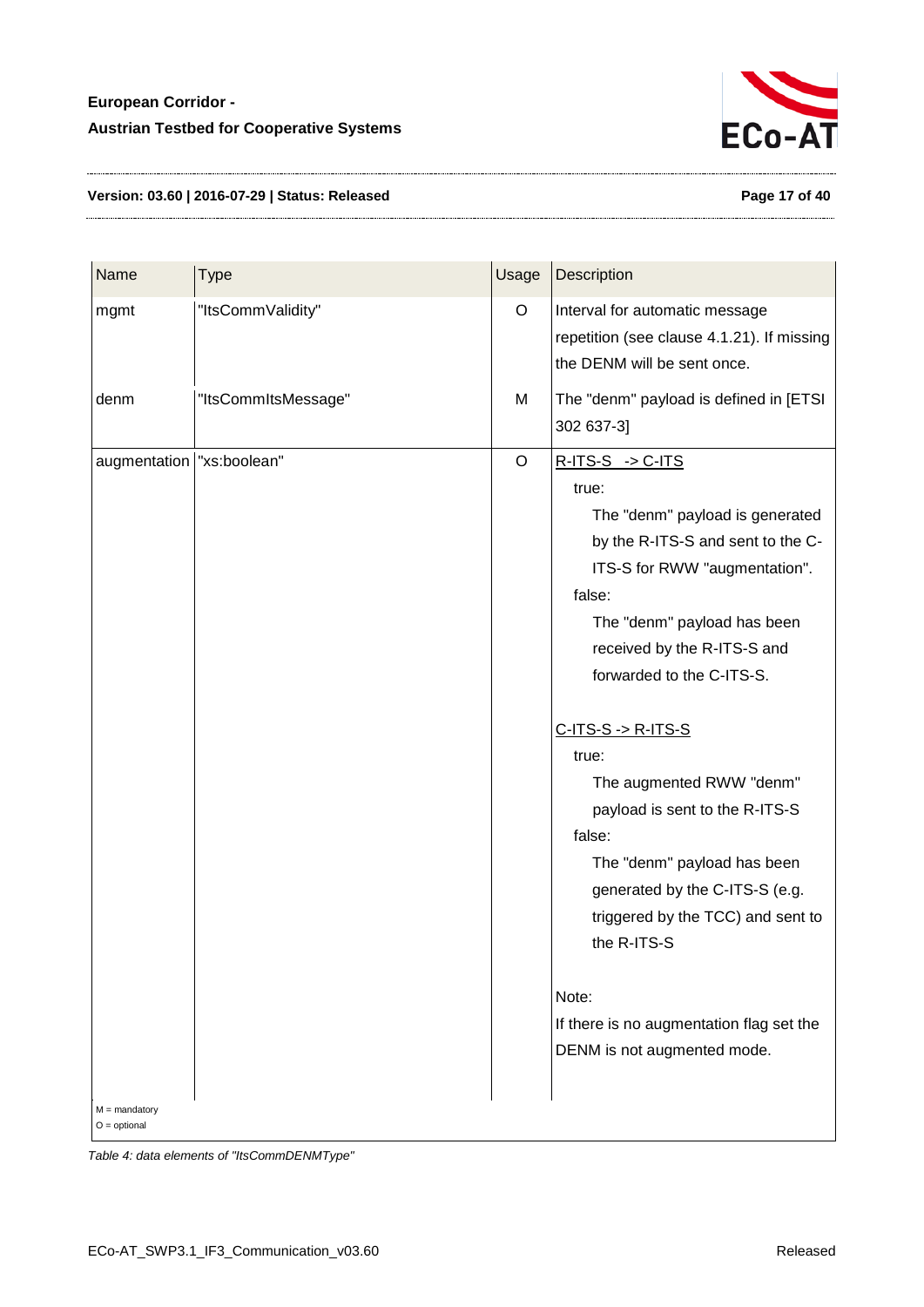

**Version: 03.60 | 2016-07-29 | Status: Released Page 18 of 40**

#### <span id="page-17-0"></span>4.1.3 ItsCommDetectionZone

This type represents the detection zone for the CAM aggregation as defined in [ECo-AT SWP2.1 UC CAM aggr].



| Name                              | <b>Type</b>      | Usage | <b>Description</b>                                                                                                                                                       |
|-----------------------------------|------------------|-------|--------------------------------------------------------------------------------------------------------------------------------------------------------------------------|
| zoneld                            | "xs:unsignedInt" | м     | Detection Zone ID (8 zones max)<br>Value: 18                                                                                                                             |
| geoArea                           | "ItsCommGeoArea" | м     | Rectangle / circle.<br>The heading of the detection zone is<br>defined by the "angle" of the data type<br>"ItsCommGeoArea"                                               |
| toleranceAngle                    | "xs:int"         | М     | Tolerance angle as offset $(+/-)$ in relation to<br>the angle (heading) of the "geoArea".<br>The vehicles within the tolerance area are<br>considered for the detection. |
| $M =$ mandatory<br>$O =$ optional |                  |       |                                                                                                                                                                          |

<span id="page-17-1"></span>*Table 5: data elements of "ItsCommDetectionZone"*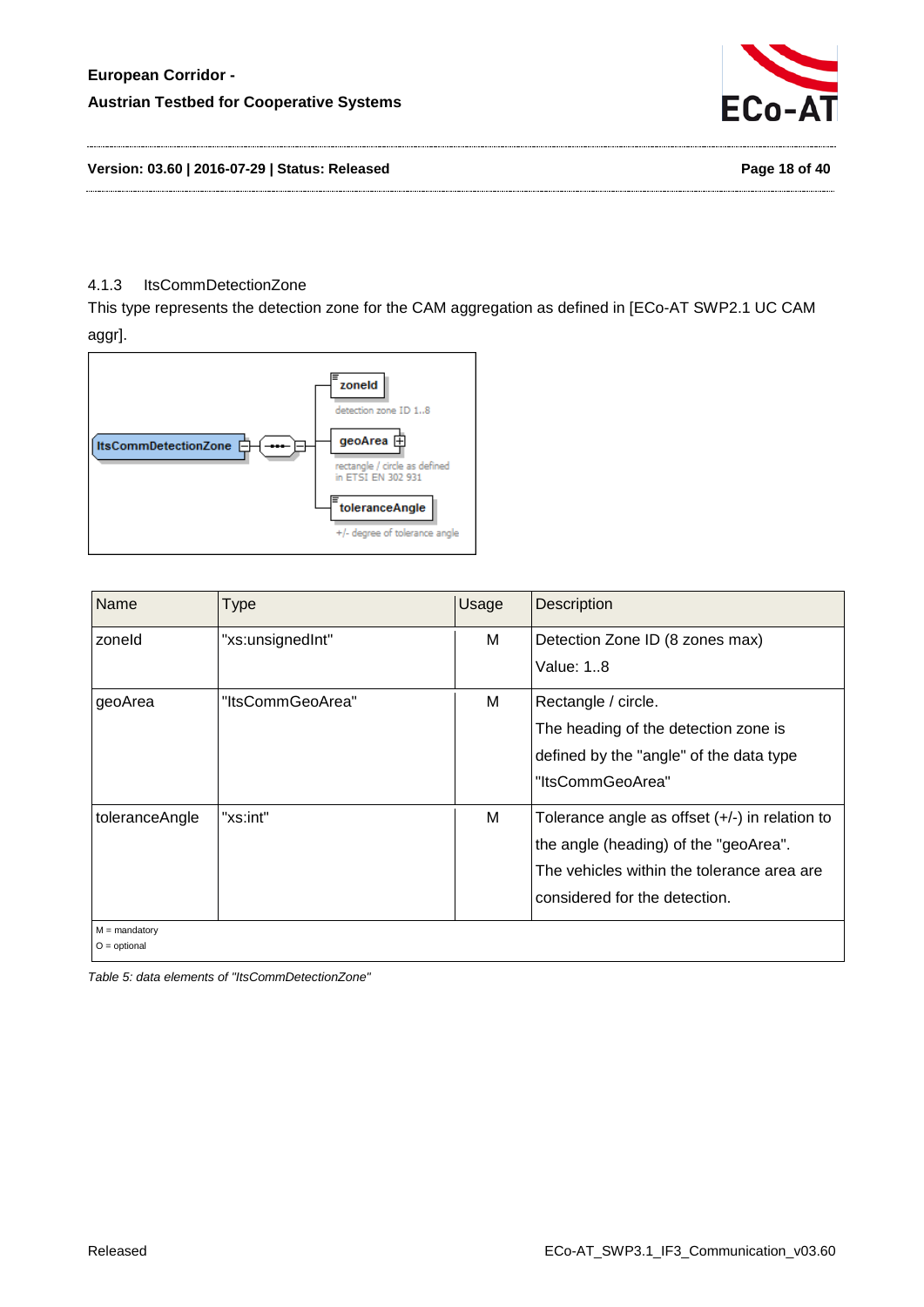

#### **Version: 03.60 | 2016-07-29 | Status: Released Page 19 of 40**

#### <span id="page-18-0"></span>4.1.4 ItsCommGeoArea

This type is used to represent a geographical area shape. The shapes are defined conform to ETSI EN 302 931 [ETSI 302 931]. Three shapes are defined: circular, rectangular and elliptical area.



| Name            | <b>Type</b>        | Usage | <b>Description</b>                                                                                                              |
|-----------------|--------------------|-------|---------------------------------------------------------------------------------------------------------------------------------|
| shape           | "ItsCommAreaShape" | M     | Shape                                                                                                                           |
| center          | "ItsCommPosition"  | M     | <b>Center Position</b>                                                                                                          |
| distA           | "xs:unsignedInt"   | M     | Unit: meters                                                                                                                    |
| distB           | "xs:unsignedInt"   | O     | Unit: meters<br>Not needed for Circle shape                                                                                     |
| angle           | "xs:unsignedInt"   | M     | Unit: 1/10 <sup>th</sup> degree from North.<br>Value: 03601: North(0), East(900), South(1800),<br>West(2700), unavailable(3601) |
| $M =$ mandatory |                    |       |                                                                                                                                 |

O = optional

<span id="page-18-1"></span>*Table 6 data elements of "ItsCommGeoArea"*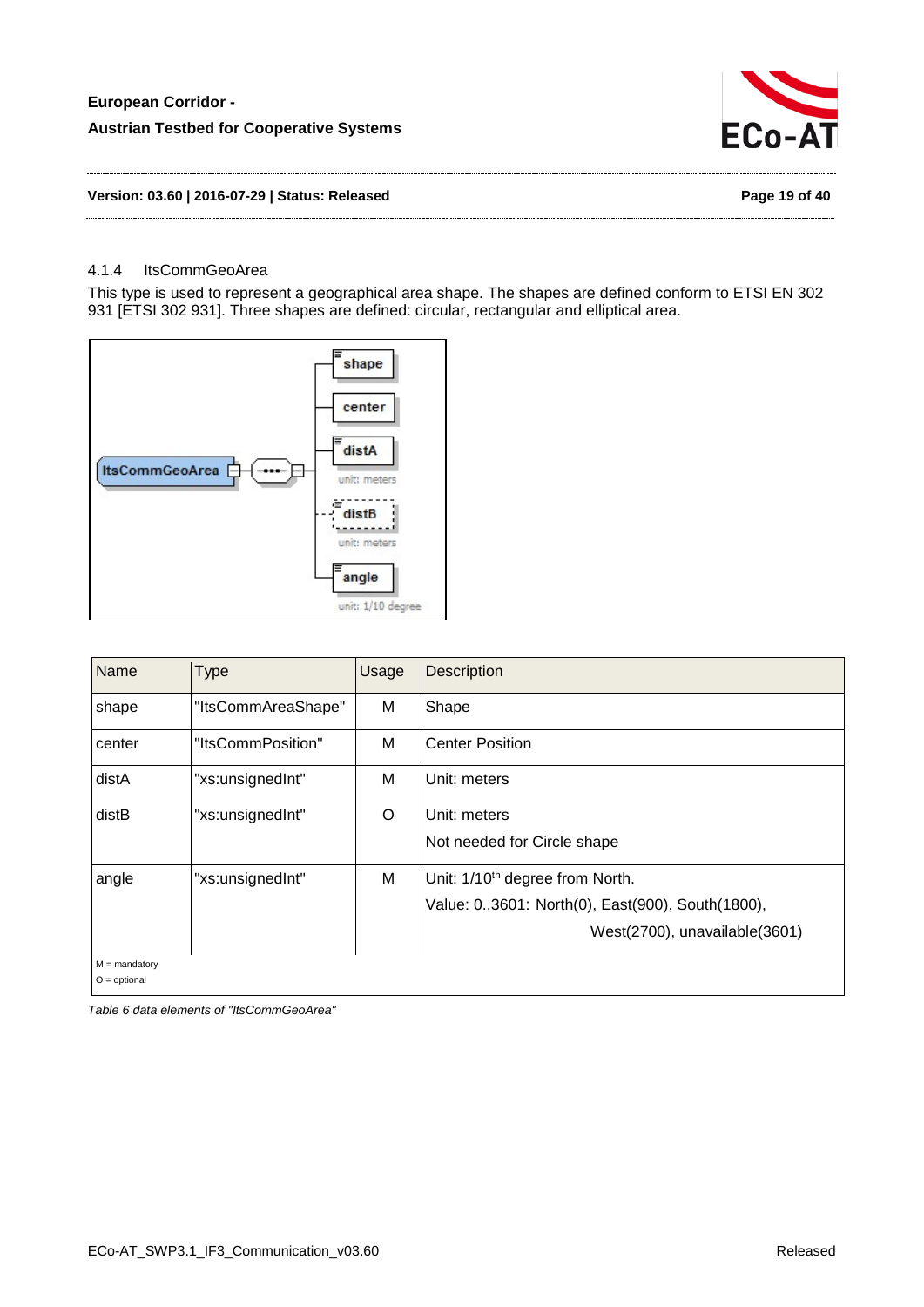

#### <span id="page-19-0"></span>4.1.5 ItsCommGnData

This type is used to represent the information from ITS G5 Geo Network header.



| Name                              | <b>Type</b>            | Usage | <b>Description</b>                          |
|-----------------------------------|------------------------|-------|---------------------------------------------|
| destination                       | "ItsCommGnDestination" | O     | Destination                                 |
| security                          | "ItsCommSecurityData"  | O     | Security Info                               |
| chan                              | "ItsCommGnChannel"     | O     | <b>Communication Channel</b>                |
| transport                         | "ItsCommTransportType" | O     | <b>GN Transport type</b>                    |
| maxhl                             | "xs:unsignedInt"       | O     | Maximum Hop Limit 010 [ETSI 302 636-4-1]    |
| tc                                | "xs:unsignedInt"       | O     | Traffic class [ETSI 302 636-4-1]            |
| lifetime                          | "xs:unsignedInt"       | O     | Lifetime in milliseconds [ETSI 302 636-4-1] |
| source                            | "ItsCommGnSource"      | O     | <b>GN Source metadata</b>                   |
| $M =$ mandatory<br>$O =$ optional |                        |       |                                             |

<span id="page-19-1"></span>*Table 7 data elements of "ItsCommonGnData"*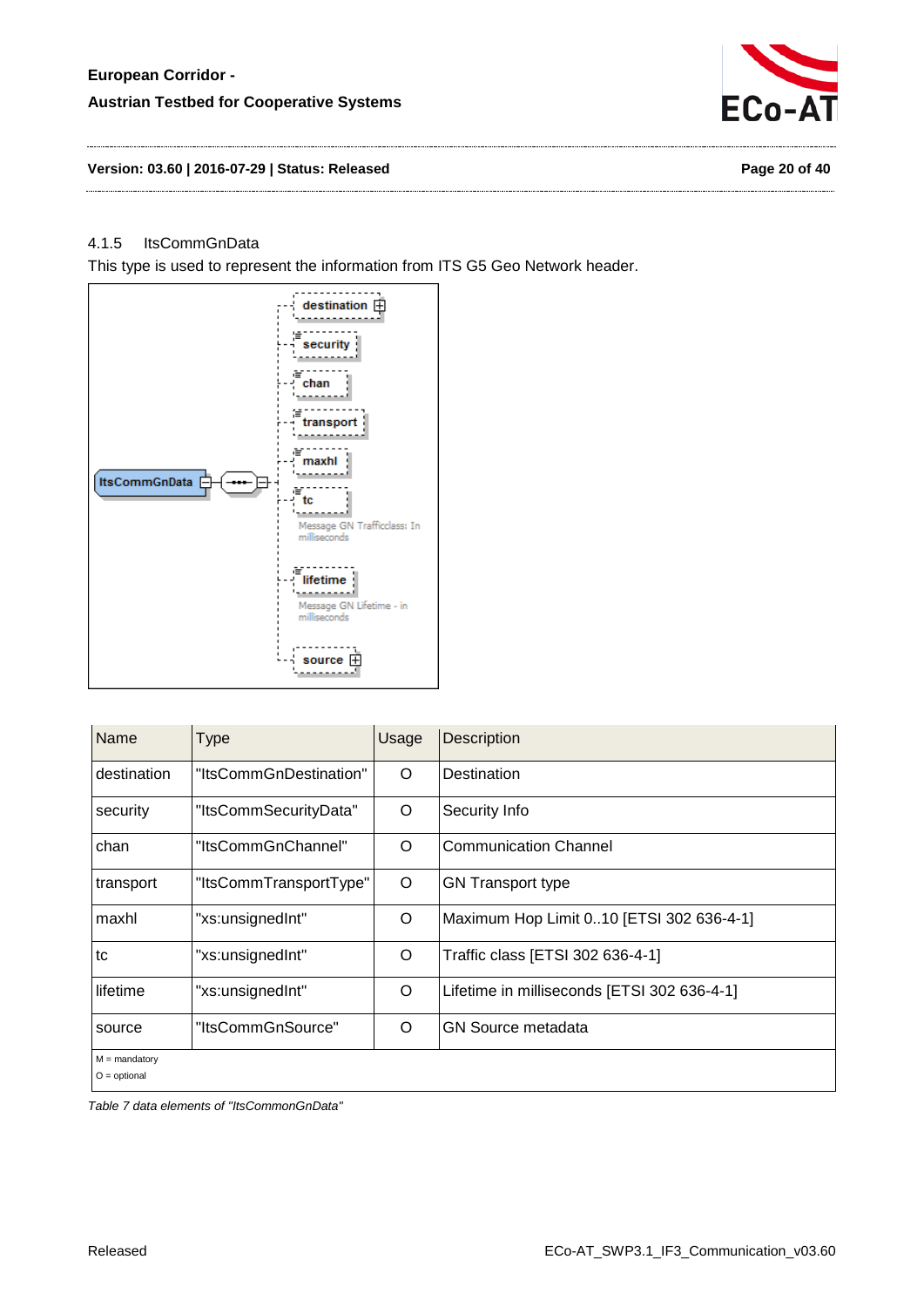

**Version: 03.60 | 2016-07-29 | Status: Released Page 21 of 40**

If any or all of the optional fields is missing the following defaults apply:

- Destination Area: Circle, 1000m
- Security: DENM: "sec-denm", IVI: "sec-general"
- Channel: CCH: "chan-cch"
- Transport Type: DENM: "gn-gbc", IVI uses "gn-tsb"
- Max. Hop Limit, Traffic class, Lifetime: Defaults as specified in [ETSI 302 636-4-1].
- Source: current GN source address of R-ITS-S

# <span id="page-20-0"></span>4.1.6 ItsCommGnDestination

This type is used to represent a Geo Destination (needed for GBC and GUC) as defined in [ETSI 302 636-4- 1].



| <b>Name</b>                       |           | i ype                | <b>Usage</b> | <b>Description</b>        |
|-----------------------------------|-----------|----------------------|--------------|---------------------------|
| choice:                           | area      | "ItsCommGeoArea"     | М            | Destination Area for GBC  |
|                                   | gnAddress | "xs:base64Binary"(8) | M            | <b>GN Address for GUC</b> |
| $M =$ mandatory<br>$O =$ optional |           |                      |              |                           |

<span id="page-20-1"></span>*Table 8 data elements of "ItsCommonGnDestination"*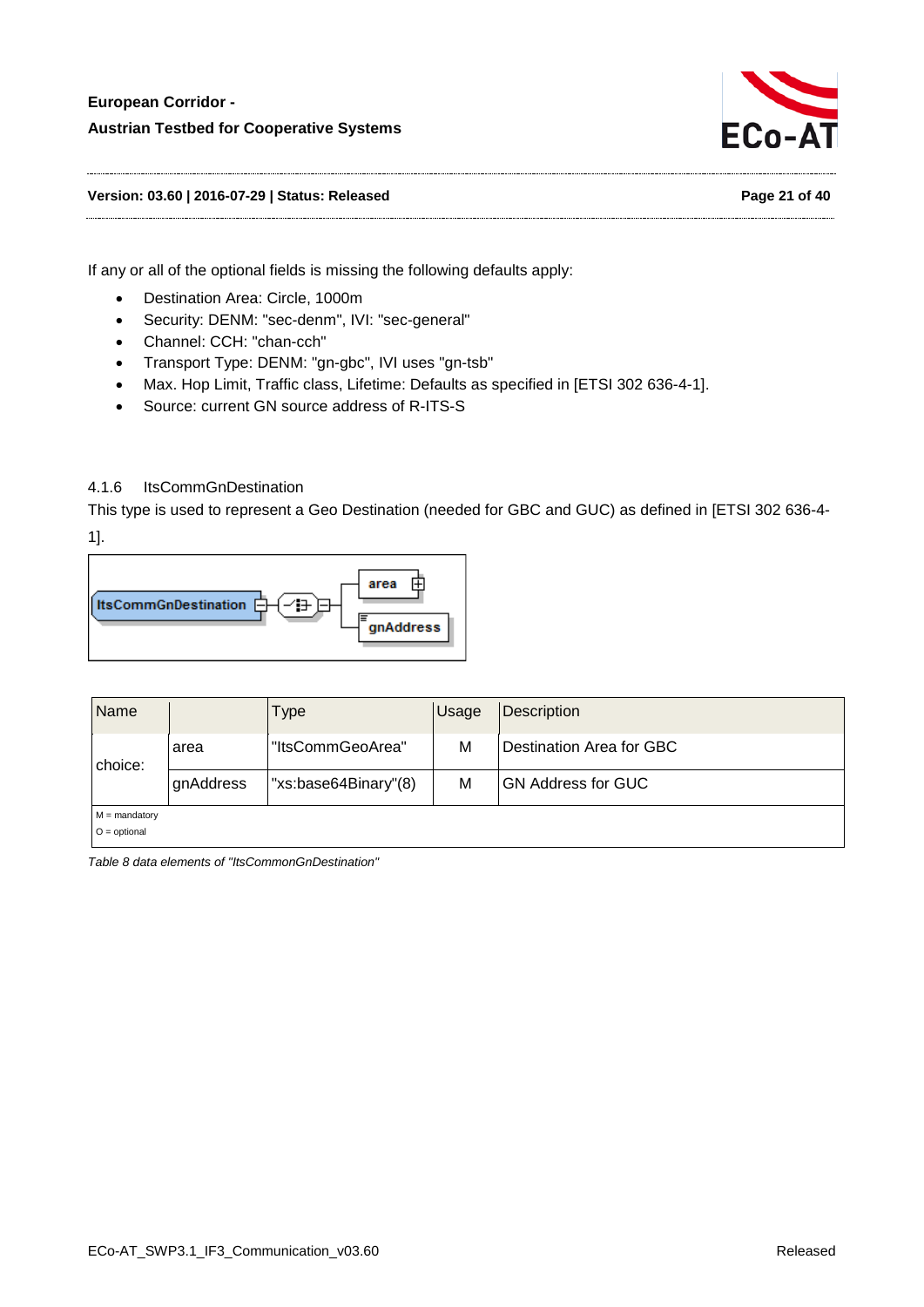# **European Corridor - Austrian Testbed for Cooperative Systems**



#### **Version: 03.60 | 2016-07-29 | Status: Released Page 22 of 40**

#### <span id="page-21-0"></span>4.1.7 ItsCommGnSource

This type is used to represent a Geo Network Source Address.



| Name                              | Type                  | Usage | <b>Description</b>                                                                                                                              |
|-----------------------------------|-----------------------|-------|-------------------------------------------------------------------------------------------------------------------------------------------------|
| position                          | "ItsCommPosition"     | M     | Geographic Position of Sender                                                                                                                   |
| speed                             | "xs:unsignedInt"      | м     | Current Speed (cm/sec) [ETSI 302 636-4-1]                                                                                                       |
| I heading                         | "xs: unsignedInt"     | м     | Current Heading [ETSI 302 636-4-1]<br>Value: (03601)<br>wgs84North(0), wgs84East(900), wgs84South(1800),<br>wgs84West(2700), unavailable(3601)} |
| gnAddress                         | "xs:base64Binary" (8) | M     | <b>GN Address of Sender</b>                                                                                                                     |
| $M =$ mandatory<br>$O =$ optional |                       |       |                                                                                                                                                 |

<span id="page-21-2"></span>*Table 9 data elements of " ItsCommGnSource"*

#### <span id="page-21-1"></span>4.1.8 ItsCommHeading

This type represents the information for the heading direction of a vehicle as defined by Heading as defined defined by [ETSI 102 894-2]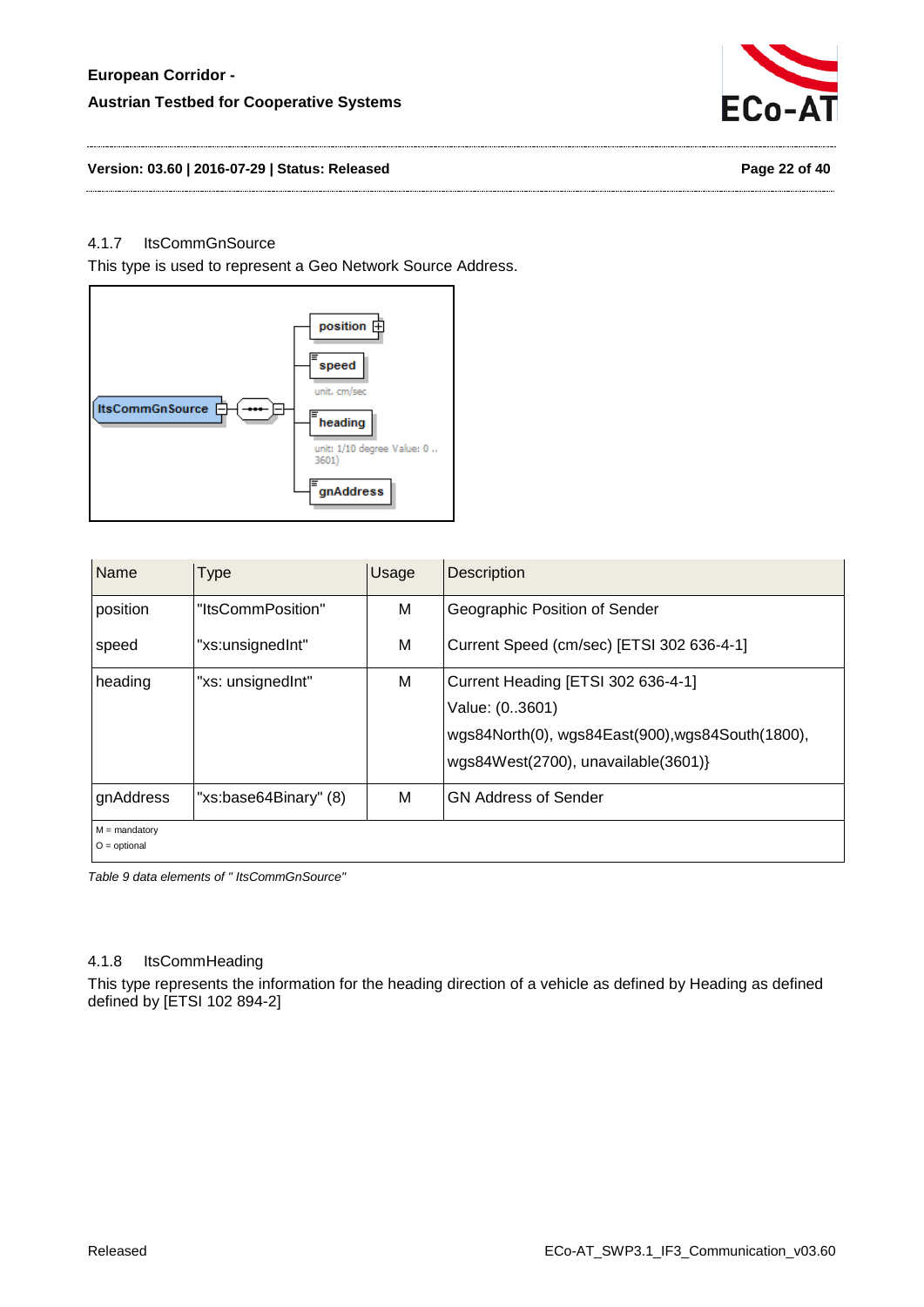

#### **Version: 03.60 | 2016-07-29 | Status: Released Page 23 of 40**



| Name                              | <b>Type</b> | Usage | Description                                                                                                                                                                     |
|-----------------------------------|-------------|-------|---------------------------------------------------------------------------------------------------------------------------------------------------------------------------------|
| headingValue                      | "xs:int"    | M     | Heading value as defined by ETSI (DE_HeadingValue<br>[ETSI 102 894-2]<br>Values for heading: 03601:<br>North(0), East(900), South(1800),<br>$West(2700)$ , unavailable $(3601)$ |
| headingConfidence                 | "xs:int"    | M     | Heading Confidence value as defined by ETSI<br>(DE_HeadingConfidence) [ETSI 102 894-2]<br>Values for Confidence: 1127                                                           |
| $M =$ mandatory<br>$O =$ optional |             |       |                                                                                                                                                                                 |

<span id="page-22-0"></span>*Table 10: data elements of " ItsCommHeading"*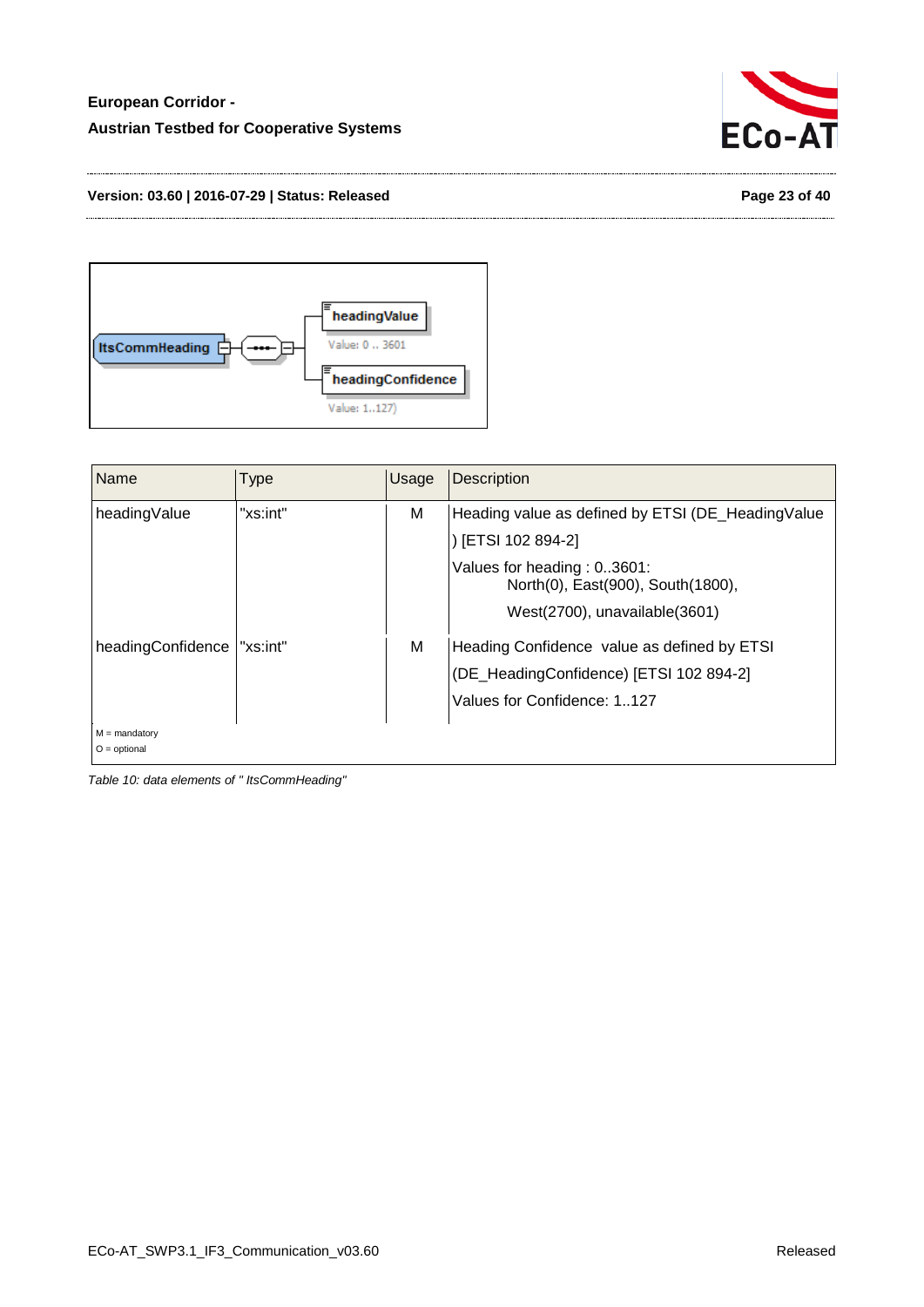# **European Corridor - Austrian Testbed for Cooperative Systems**



#### **Version: 03.60 | 2016-07-29 | Status: Released Page 24 of 40**

#### <span id="page-23-0"></span>4.1.9 ItsCommItsMessage

This type represents all information of a received or sent ITS message over the IF3 interface.

The "gnInfo" element shall be provided by the C-ITS-S ("downstream"), and is optional for any "upstream" message.



| Name            | Type                     | Usage | <b>Description</b>                                                                                                                                                                                                                                                                                                                                                                                                                                                                                                                                                                                                                                                                                                                                                                                                                                     |
|-----------------|--------------------------|-------|--------------------------------------------------------------------------------------------------------------------------------------------------------------------------------------------------------------------------------------------------------------------------------------------------------------------------------------------------------------------------------------------------------------------------------------------------------------------------------------------------------------------------------------------------------------------------------------------------------------------------------------------------------------------------------------------------------------------------------------------------------------------------------------------------------------------------------------------------------|
| payloadEncoding | "ItsCommContentEncoding" | M     | Payload (e.g. DEN, IVI) encoding rules                                                                                                                                                                                                                                                                                                                                                                                                                                                                                                                                                                                                                                                                                                                                                                                                                 |
| gnInfo          | "ItsCommGnData"          | O     | GN information for / from GN header                                                                                                                                                                                                                                                                                                                                                                                                                                                                                                                                                                                                                                                                                                                                                                                                                    |
| payload         | "xs:base64Binary"        | M     | The encoding of the payload is defined by the<br>"content" data element.<br>For XML-encoding the corresponding XSD-<br>Schema, which are derived from the ETSI ASN.1<br>specification shall be used. Within ECo-AT the<br>XSD for the DENM and IVI payload are used (see<br>clause 2.5).<br>Note: 32 kByte is the largest amount of data<br>possible in the payload data element. This is<br>applicable to XML encoded messages by the C-<br>ITS-S, which are finally encoded into UPER by the<br>R-ITS-S for over the air transmission. If the C-ITS-<br>S encodes the payload using UPER the size will<br>be much smaller. In both cases the payload has to<br>fit into the message size defined by ITS-G5 [ETSI]<br>302 663] Be aware to include the Geo-Network<br>layer, MAC layer, signature and certificate in the<br>message size calculation. |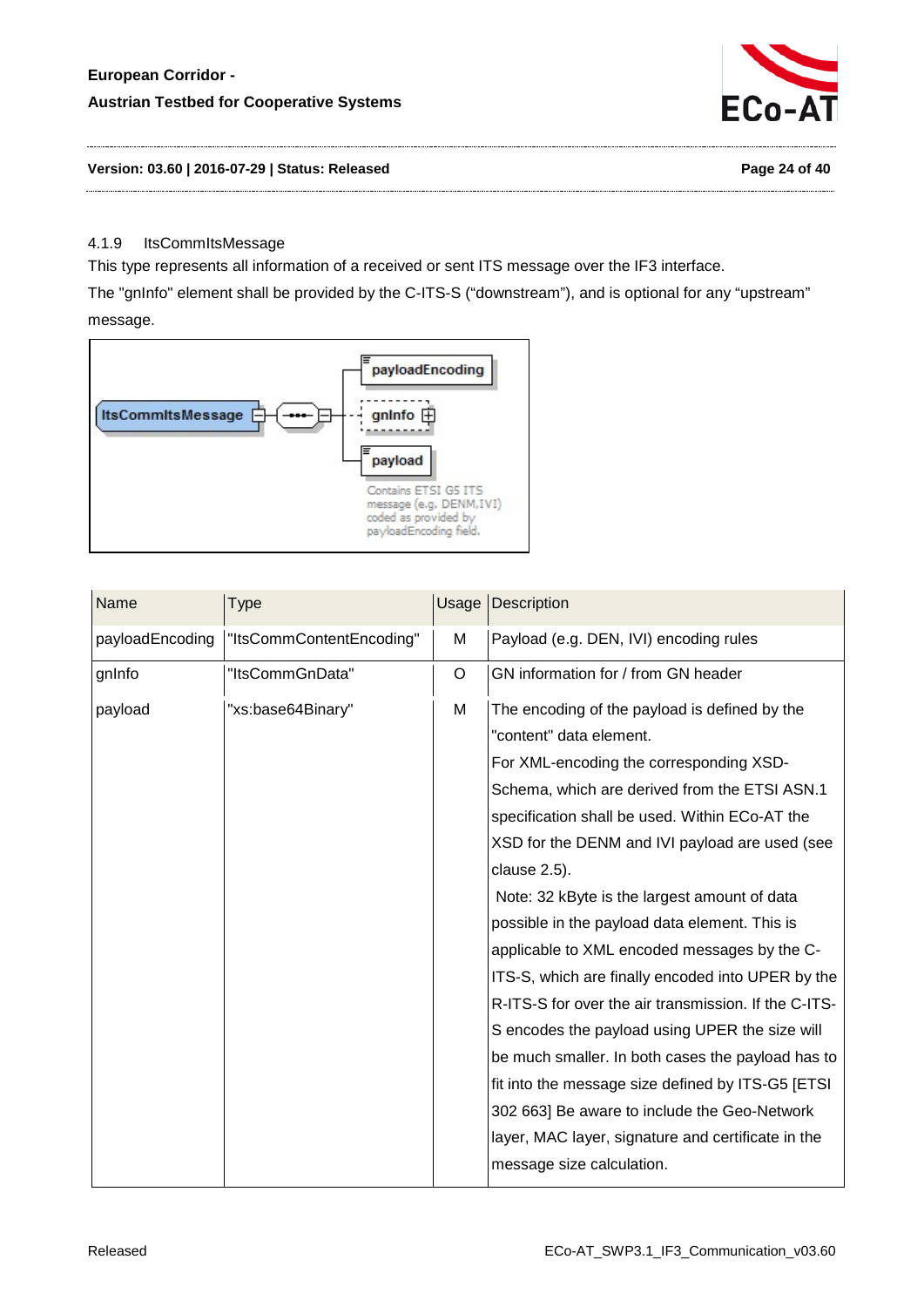# **European Corridor - Austrian Testbed for Cooperative Systems**



#### **Version: 03.60 | 2016-07-29 | Status: Released Page 25 of 40**

| Name                              | Type | Usage Description |
|-----------------------------------|------|-------------------|
| $M =$ mandatory<br>$O =$ optional |      |                   |

<span id="page-24-2"></span>*Table 11: data elements of "ItsCommItsMessage"*

#### <span id="page-24-0"></span>4.1.10 ItsCommIVIType

This type represents an IVI message. It will be used by the C-ITS-S to initiate, update or cancel an IVI message including the repetition condition ("downstream").



| Name                              | Type                | Usage | <b>Description</b>                                                                                              |
|-----------------------------------|---------------------|-------|-----------------------------------------------------------------------------------------------------------------|
| mgmt                              | "ItsCommValidity"   | O     | Interval for automatic message repetition (see clause<br>4.1.21). If missing the IVI message will be sent once. |
| ivi                               | "ItsCommItsMessage" | M     | The "IVI" payload is defined in [ISO 19321].                                                                    |
| $M =$ mandatory<br>$O =$ optional |                     |       |                                                                                                                 |

<span id="page-24-3"></span>*Table 12: data elements of "ItsCommIVIType"*

#### <span id="page-24-1"></span>4.1.11 ItsCommPosition

This type is used to represent the Possible Geo Position. Values are in 1/10 Micro Degree.

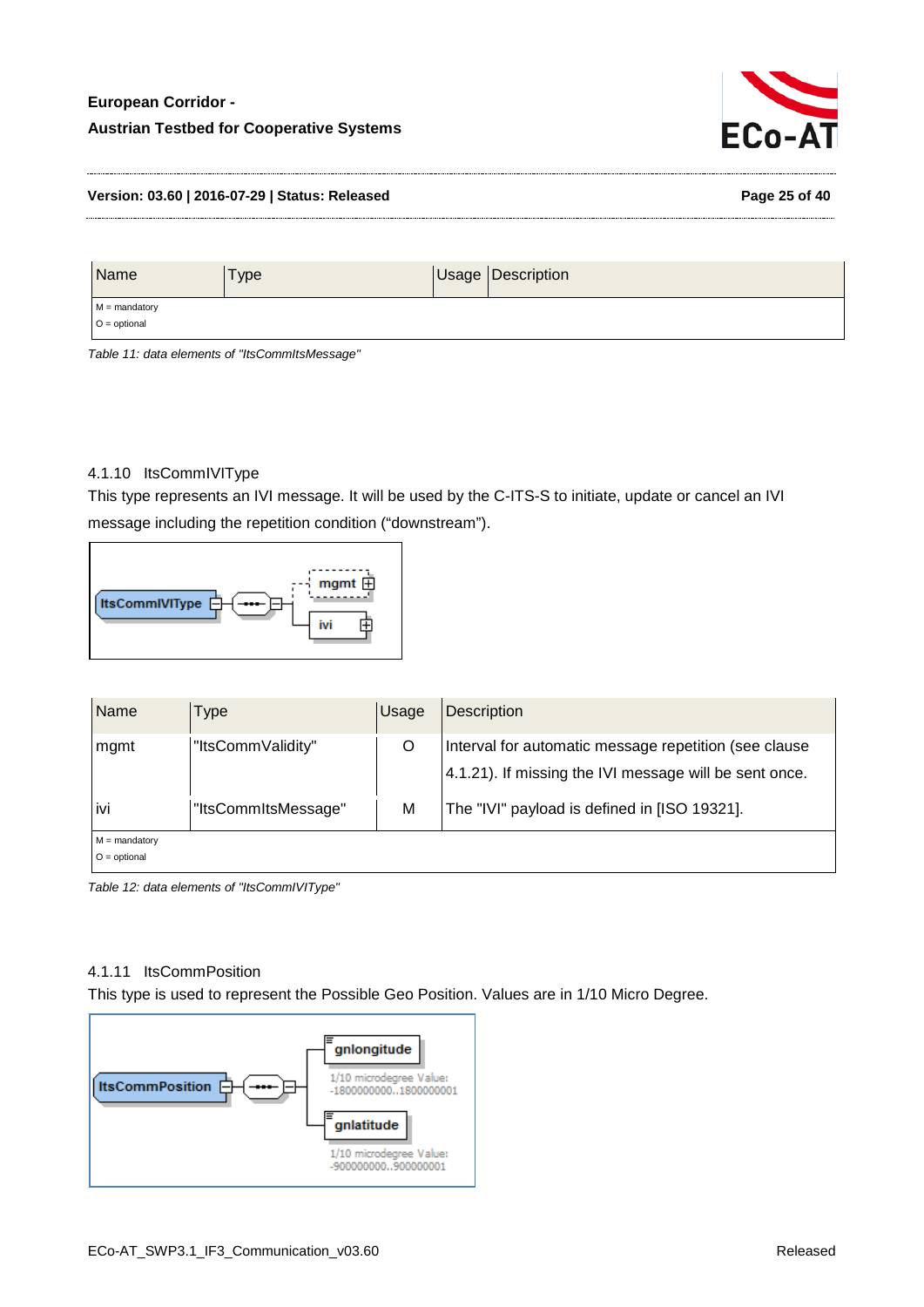

**Version: 03.60 | 2016-07-29 | Status: Released Page 26 of 40**

| "xs:int"<br>gnlongitude                   | M | Longitude                                                                                            |
|-------------------------------------------|---|------------------------------------------------------------------------------------------------------|
|                                           |   | unit: 1/10 micro degree as defined in [ETSI TS 102894-2]<br>Value: -1800000000  1800000001           |
| "xs:int"<br>gnlatitude<br>$M =$ mandatory | M | Latitude<br>unit: 1/10 micro degree as defined in [ETSI TS 102894-2]<br>Value: -900000000  900000001 |

O = optional

<span id="page-25-1"></span>*Table 13 data elements of "ITSCommPosition"*

#### <span id="page-25-0"></span>4.1.12 ItsCommProtectedZones

This type represents the protected communication zones data. In the context of the ECo-AT, a protected zone corresponds to a tolling zone, which shall be protected from ITS 5.9 GHz communication interference. The protected zones data will be transmitted from the C-ITS-S to the R-ITS-S, which builds a CAM message and includes the protected zone data into the CAM container: *"RSUContainerHighFrequency"*. The CAM message will be transmitted periodically according to the "interval" value. The reception of a new set of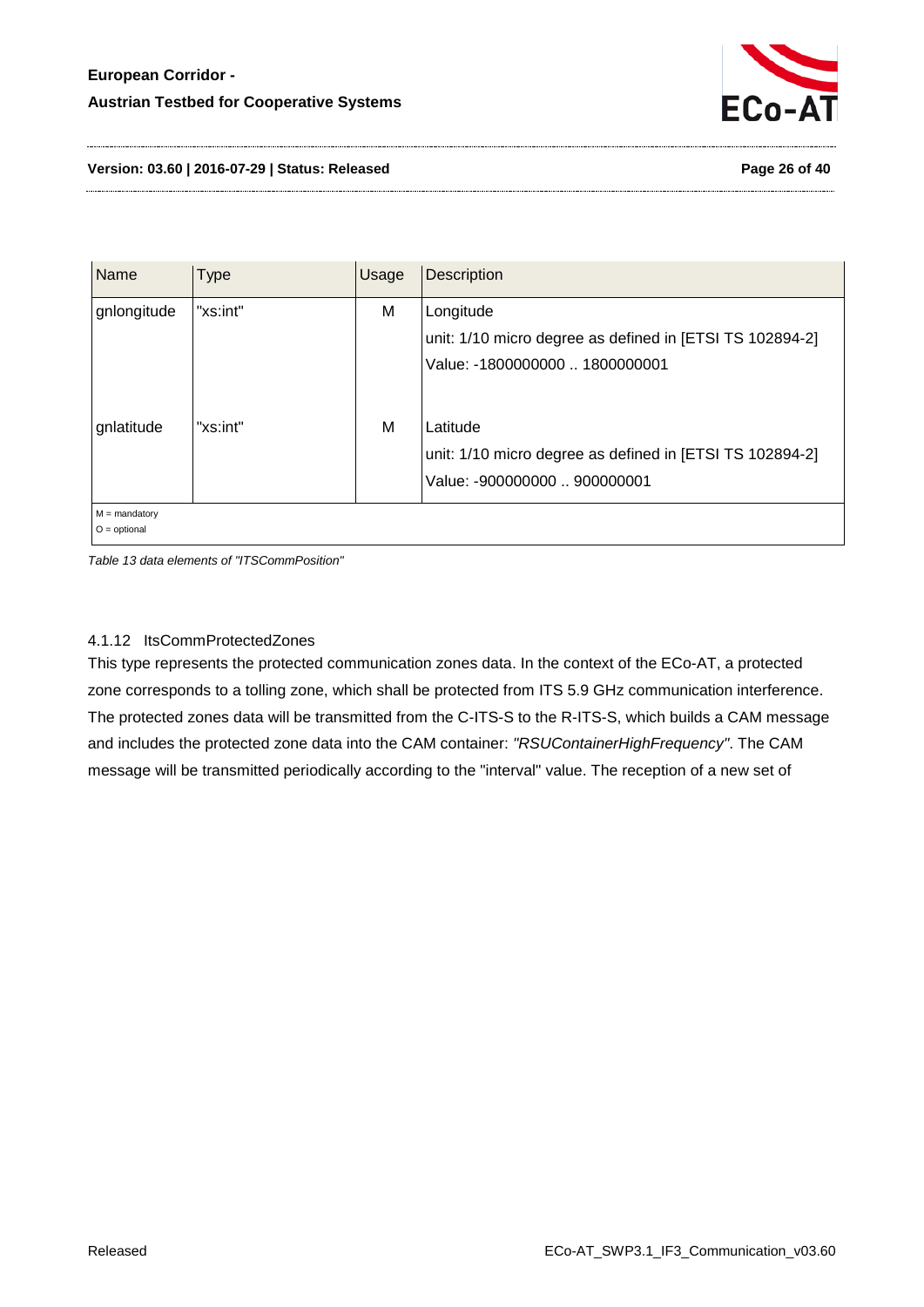

**Version: 03.60 | 2016-07-29 | Status: Released Page 27 of 40**

protected zone data stops the current (if any) transmission of CAM, builds a new CAM with the new protected zone data and retransmits the new CAM periodically.



| Name       | Type             | Usage | <b>Description</b>                                                                                        |
|------------|------------------|-------|-----------------------------------------------------------------------------------------------------------|
| zoneType   | "xs:unsignedInt" | М     | Type of protected zones as defined by ETSI<br>(enumeration in "DE_ProtectedZoneType") [ETSI<br>102 894-2] |
|            |                  |       | Actually only value "0" for tolling zones is defined                                                      |
| expiryTime | "xs:long"        | O     | as defined by ETSI ("DE_TimestampIts") [ETSI<br>102 894-2]                                                |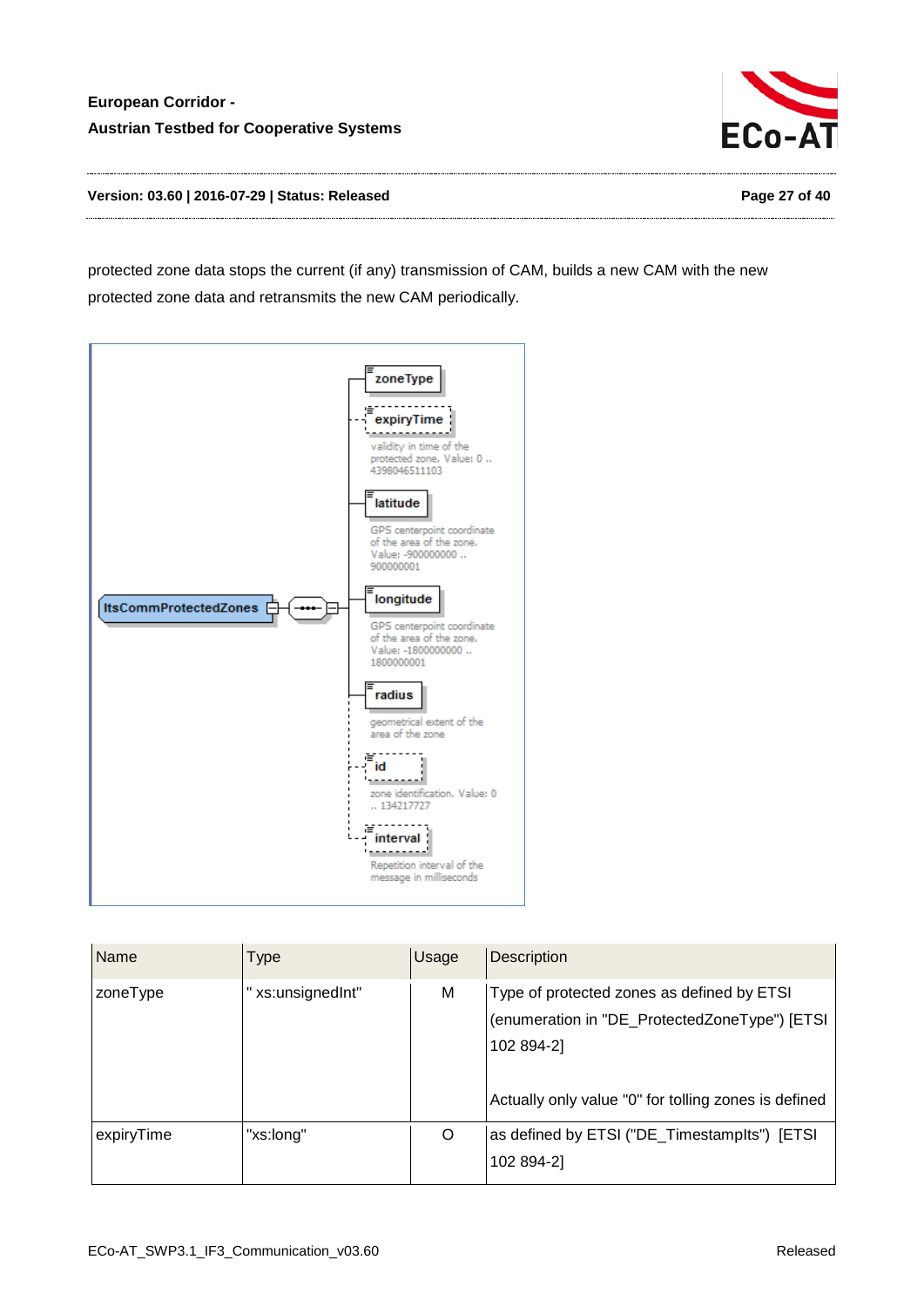

**Version: 03.60 | 2016-07-29 | Status: Released Page 28 of 40**

| Name            | <b>Type</b>      | <b>Usage</b> | Description                                       |
|-----------------|------------------|--------------|---------------------------------------------------|
| latitude        | "xs:int"         | M            | as defined by ETSI ("DE_Latitude") [ETSI 102      |
|                 |                  |              | 894-2]                                            |
| longitude       | "xs:int"         | M            | as defined by ETSI ("DE_Longitude") [ETSI 102     |
|                 |                  |              | 894-2]                                            |
| radius          | "xs:int"         | M            | as defined by ETSI ("DE_ProtectedZoneRadius")     |
|                 |                  |              | [ETSI 102 894-2]                                  |
| id              | "xs:int"         | O            | as defined by ETSI ("DE_ProtectedZoneID")         |
|                 |                  |              | [ETSI 102 894-2]                                  |
| interval        | "xs:unsignedInt" | O            | Repetition interval of the message in             |
|                 |                  |              | milliseconds                                      |
|                 |                  |              | (use 0 to cancel information).                    |
|                 |                  |              | Note:                                             |
|                 |                  |              | If the "interval" data element is not present the |
|                 |                  |              | default "interval" is set to 1 second.            |
| $M =$ mandatory |                  |              |                                                   |
| $O =$ optional  |                  |              |                                                   |

<span id="page-27-1"></span>*Table 14 data elements of " ItsCommProtectedZones"*

#### <span id="page-27-0"></span>4.1.13 ItsCommPVD

This type represents the probe vehicle data. It is used by the C-ITS-S to calculate the travel time between two or more R-ITS-S. For keeping the channel load small the probe from different vehicles may be bundled in one message.

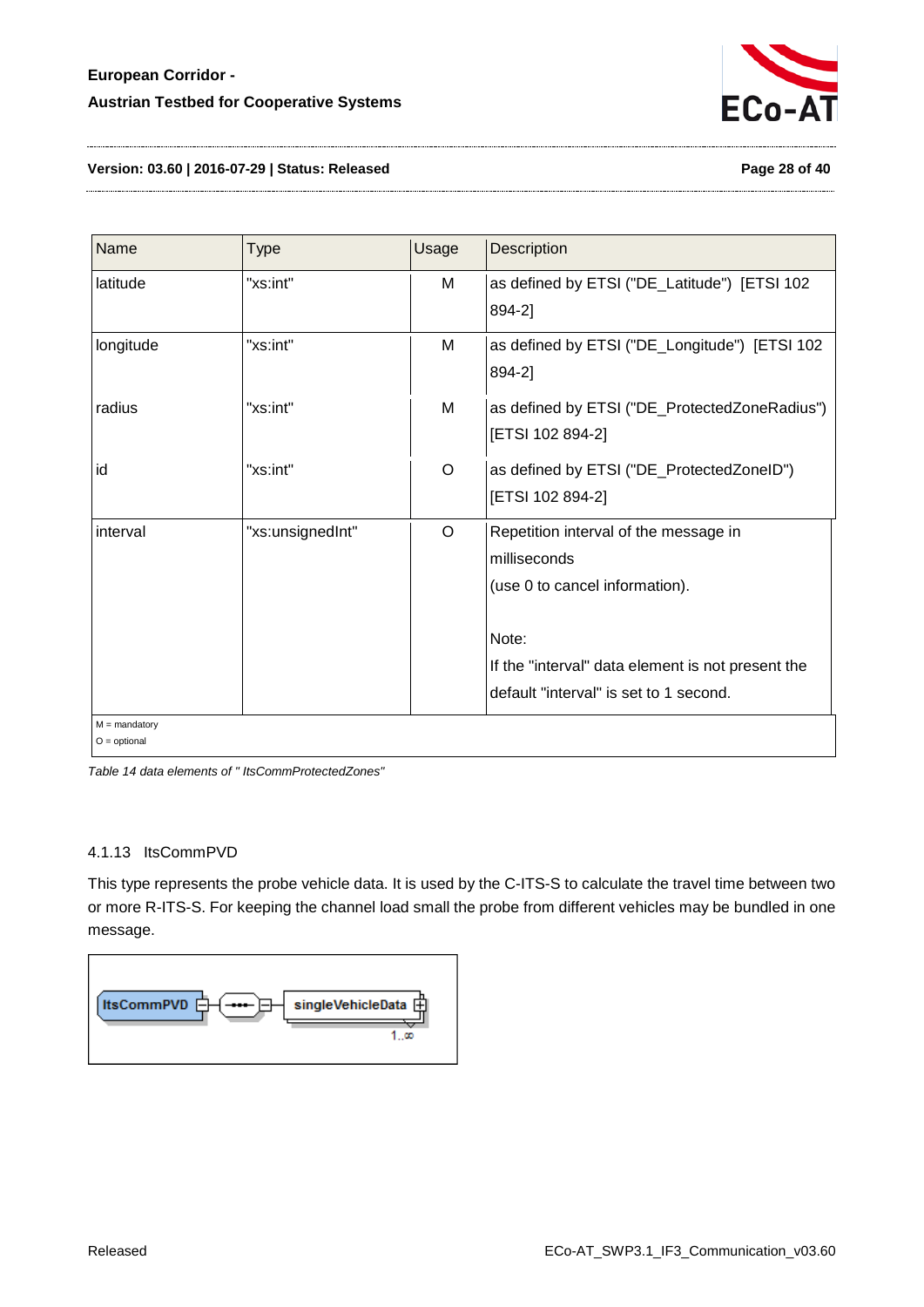

#### **Version: 03.60 | 2016-07-29 | Status: Released Page 29 of 40**

| Name                              | Гуре                       | Usage | <b>Description</b>                                      |
|-----------------------------------|----------------------------|-------|---------------------------------------------------------|
| singlevehicleData                 | "ItsCommSingleVehicleData" | M     | Single vehicle data used for travel time<br>estimation. |
| $M =$ mandatory<br>$O =$ optional |                            |       |                                                         |

<span id="page-28-1"></span>*Table 15 data elements of "ItsCommPVD"*

# <span id="page-28-0"></span>4.1.14 ItsCommReport

This type represents the report for the CAM aggregation as defined in [ECo-AT SWP2.1 UC CAM aggr].

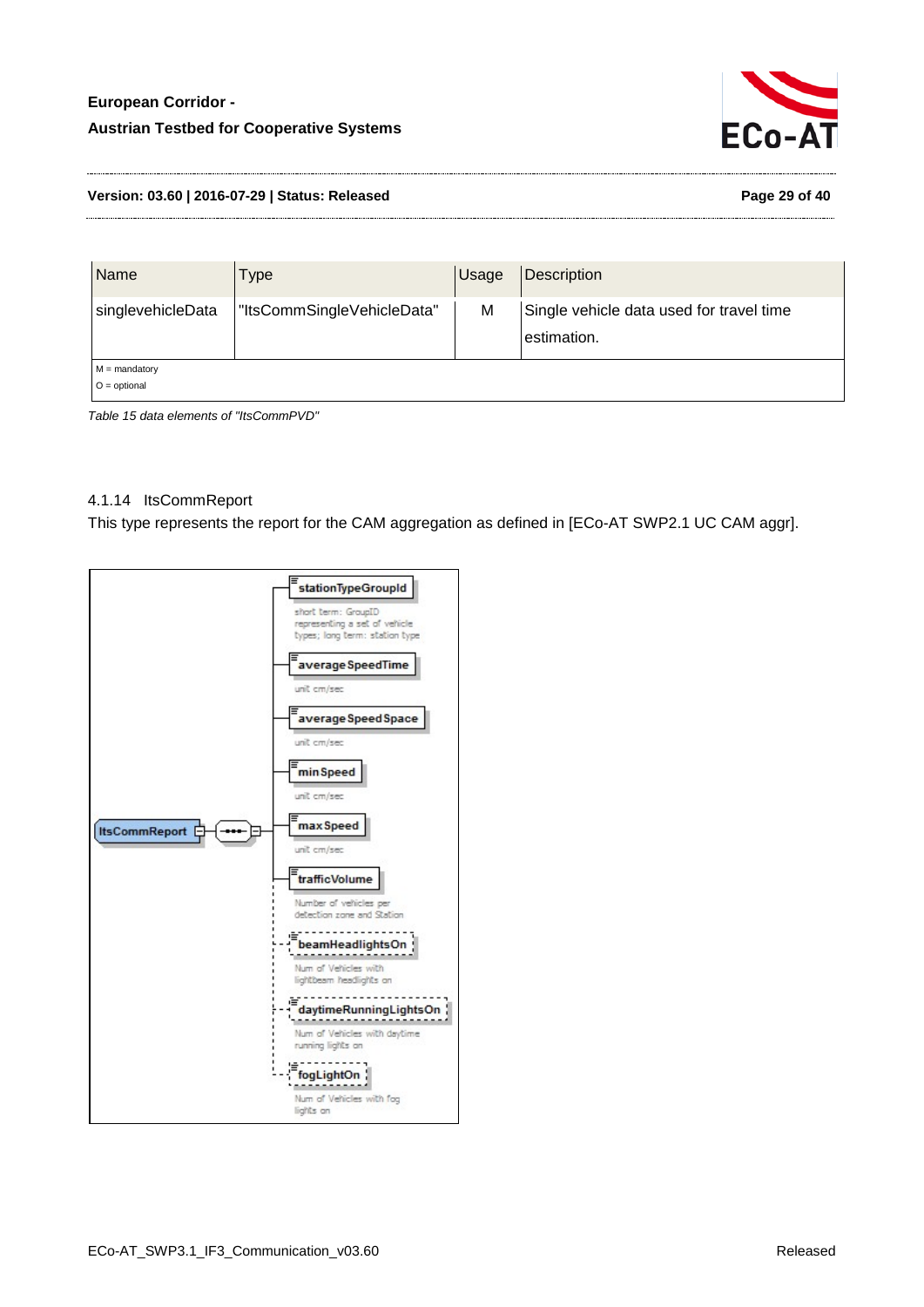

#### **Version: 03.60 | 2016-07-29 | Status: Released Page 30 of 40**

| Name                              | Type             | Usage | Description                    |
|-----------------------------------|------------------|-------|--------------------------------|
| stationTypeGroupId                | "xs:unsignedInt" | M     | Short term: Station type group |
|                                   |                  |       | Long term: Station type.       |
| averageSpeedTime                  | "xs:unsignedInt" | M     | Unit: centimeter/second        |
| averageSpeedSpace                 | "xs:unsignedInt" | M     | Unit: centimeter/second        |
| minSpeed                          | "xs:unsignedInt" | M     | Unit: centimeter/second        |
| maxSpeed                          | "xs:unsignedInt" | M     | Unit: centimeter/second        |
| trafficVolume                     | "xs:unsignedInt" | M     | Number of vehicles             |
| beamHeadlightsOn                  | "xs:unsignedInt" | O     | Number of vehicles             |
| dayTimeRunningLightsOn            | "xs:unsignedInt" | O     | Number of vehicles             |
| fogLightOn                        | "xs:unsignedInt" | O     | Number of vehicles             |
| $M =$ mandatory<br>$O =$ optional |                  |       |                                |

<span id="page-29-1"></span>*Table 16 data elements of "ItsCommReport"*

#### <span id="page-29-0"></span>4.1.15 ItsCommZoneReport

This type represents the zone report for the CAM aggregation as defined in [ECo-AT SWP2.1 UC CAM aggr].



| <b>Name</b>                       | Type             | Usage | Description                                   |
|-----------------------------------|------------------|-------|-----------------------------------------------|
| zoneld                            | "xs:unsignedInt" | M     | Identification of a zone for CAM aggregation. |
| typeOrGroupReports                | "ItsCommReport"  | M     | 18 reports including aggregated CAM data.     |
| $M =$ mandatory<br>$O =$ optional |                  |       |                                               |

<span id="page-29-2"></span>*Table 17: data elements of "ItsCommZoneReport"*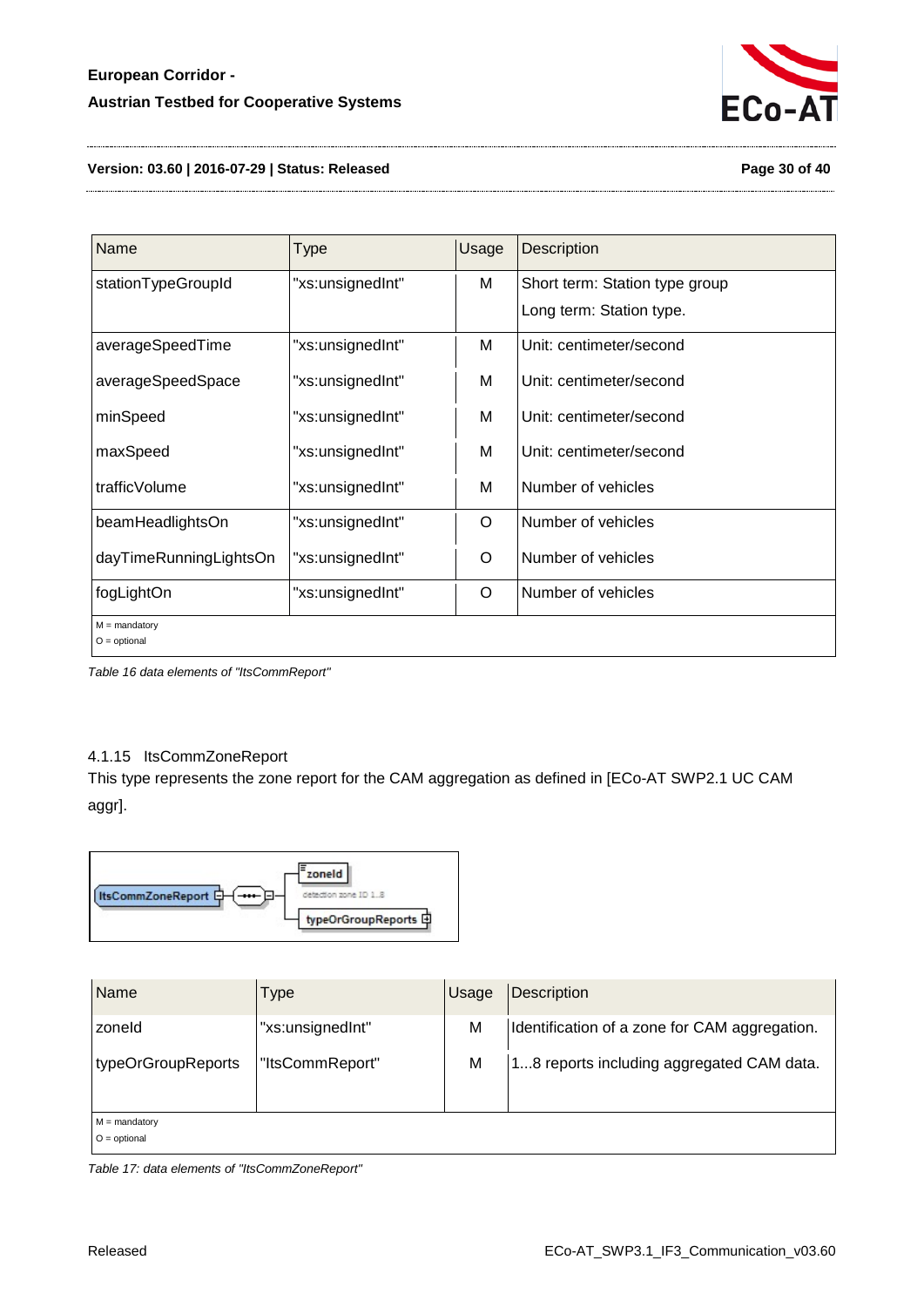

#### <span id="page-30-0"></span>4.1.16 ItsCommResultType

This type represents the Acknowledgment sent from R-ITS-S to C-ITS-S ("upstream").



| Name                              | Type               | Usage | <b>Description</b>                                             |
|-----------------------------------|--------------------|-------|----------------------------------------------------------------|
| key                               | "xs:string"        | M     | Opaque identifier from C-ITS-S                                 |
| errorCode                         | "ItsCommErrorCode" | M     | Result of operation                                            |
| details                           | "xs:string"        | O     | Human readable text giving details on error<br>cause.(English) |
| $M =$ mandatory<br>$O =$ optional |                    |       |                                                                |

<span id="page-30-1"></span>*Table 18: data elements of "ItsCommResultType"*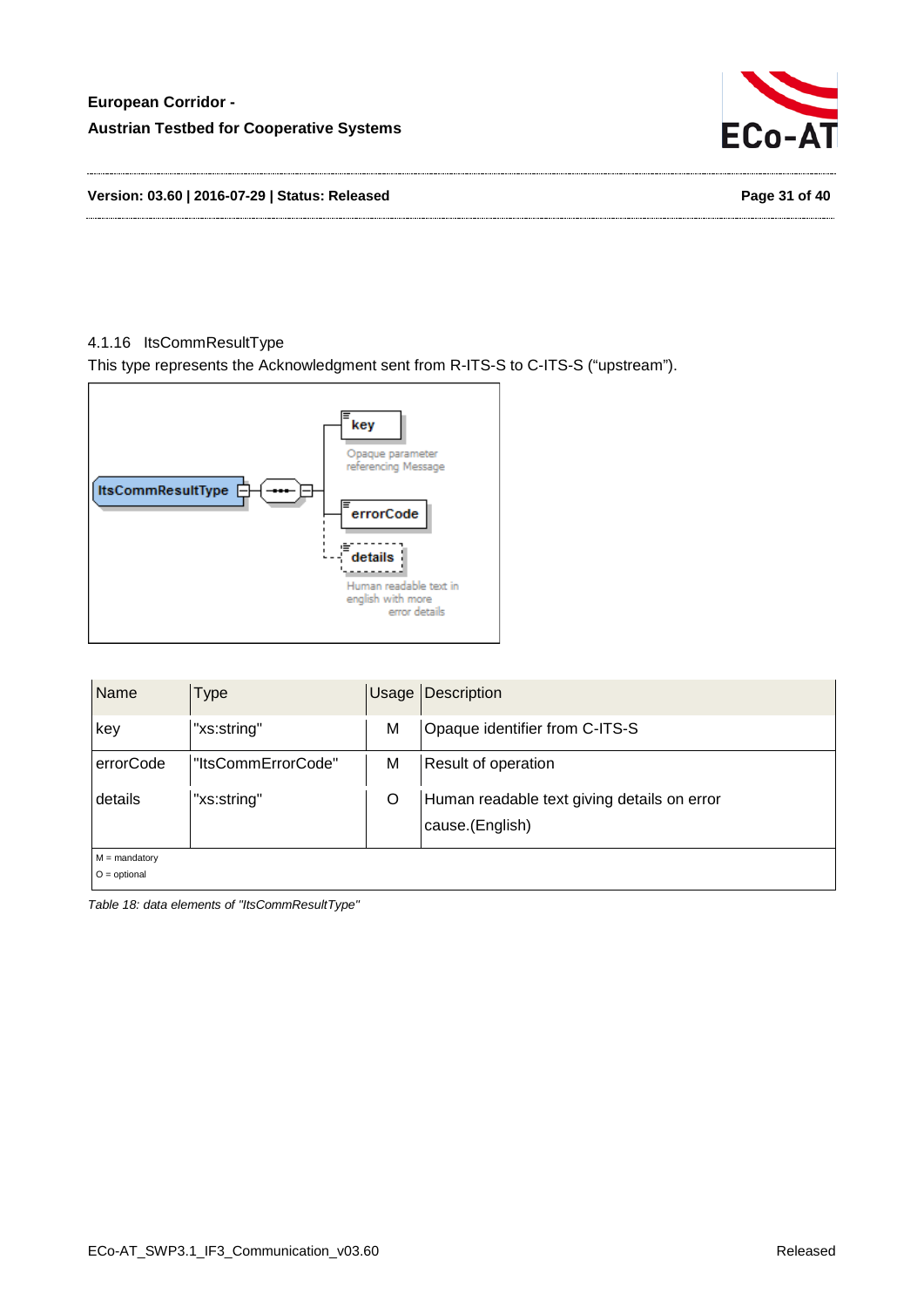

**Version: 03.60 | 2016-07-29 | Status: Released Page 32 of 40**

## <span id="page-31-0"></span>4.1.17 ItsCommSingleVehicleData

This type represents the probe vehicle data of a single vehicle. It is used by the C-ITS-S to calculate the travel time between two or more R-ITS-S.



| Name                              | Type              | Usage | <b>Description</b>                                                                                                                                  |
|-----------------------------------|-------------------|-------|-----------------------------------------------------------------------------------------------------------------------------------------------------|
| stationID                         | "xs:unsignedLong" | м     | Station Identifier as defined by ETSI ("DE_StationID") [ETSI<br>102 894-21                                                                          |
|                                   |                   |       | Value: 04398046511103                                                                                                                               |
| stationType                       | "xs:int"          | M     | Station type Identifier as defined by ETSI ("DE_StationType")<br>[ETSI 102 894-2]                                                                   |
|                                   |                   |       | Values used within ECo-AT:<br>unknown(0), motorcycle(4), passengerCar(5), bus(6),<br>lightTruck(7), heavyTruck(8), trailer(9), specialVehicles(10). |
| timeStamp                         | "xs:unsignedInt"  | м     | Time Stamp of the acquired data. (Seconds since the<br>$1.1.1970$ ).<br>Unit : sec.                                                                 |
| position                          | "ItsCommPosition" | O     | PVD data: Geographical position of the vehicle.                                                                                                     |
| speed                             | "xs:int"          | O     | PVD data: Speed of the vehicle as defined by ETSI                                                                                                   |
|                                   |                   |       | (DE_SpeedValue) [ETSI 102 894-2].                                                                                                                   |
|                                   |                   |       | Unit: cm/sec                                                                                                                                        |
| heading                           | "ItsCommHeading"  | O     | Heading direction (angle) value for vehicle                                                                                                         |
| $M =$ mandatory<br>$O =$ optional |                   |       |                                                                                                                                                     |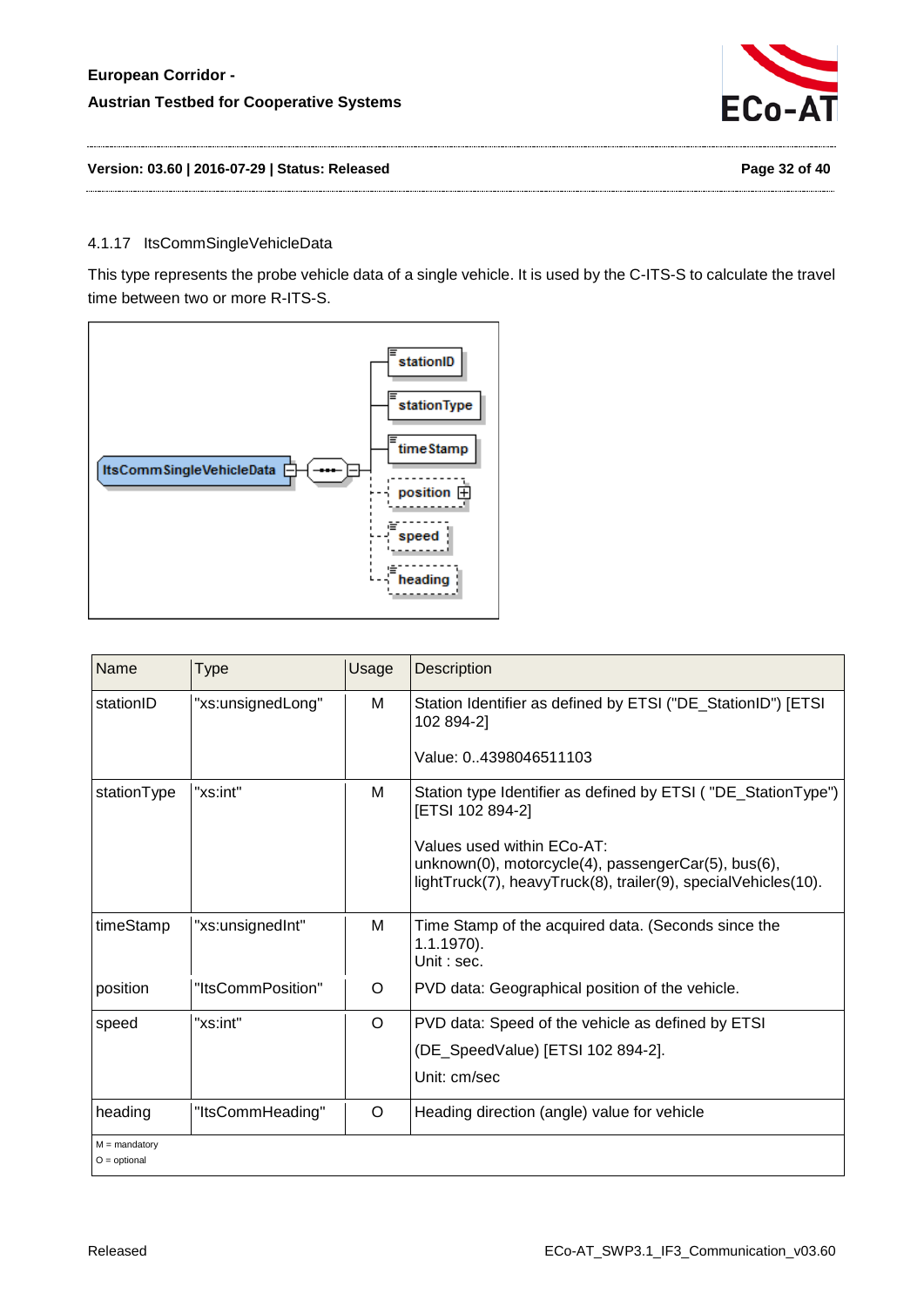

**Version: 03.60 | 2016-07-29 | Status: Released Page 33 of 40**

<span id="page-32-2"></span>*Table 19: data elements of " ItsCommSingleVehicleData"*

#### <span id="page-32-0"></span>4.1.18 ItsCommStationTypeGroup

This type represents the station group definition for the CAM aggregation as defined by [ECo-AT SWP2.1 UC CAM aggr].



| Name                              | Type             | Usage | <b>Description</b>                                                                                                                                                                                                                |
|-----------------------------------|------------------|-------|-----------------------------------------------------------------------------------------------------------------------------------------------------------------------------------------------------------------------------------|
| stationTypeGroupId                | "xs:unsignedInt" | M     | Identification of a group of station types                                                                                                                                                                                        |
| stationType                       | "xs:Int"         | M     | Station type Identifier as defined by ETSI (<br>"DE_StationType") [ETSI 102 894-2]<br>Value: (0  255)<br>unknown(0), motorcycle(4), passengerCar(5),<br>bus(6), lightTruck(7), heavyTruck(8), trailer(9),<br>specialVehicles(10). |
| $M =$ mandatory<br>$O =$ optional |                  |       |                                                                                                                                                                                                                                   |

<span id="page-32-3"></span>*Table 20: data elements of " ItsCommStationTypeGroup"*

#### <span id="page-32-1"></span>4.1.19 ItsCommTrailerLightLaneSign

This type represents the status of the lighting lane signs. They indicate to drive on left, or right. A cross indicates a closed lane. See mark 2 in [Figure 4.](#page-34-1)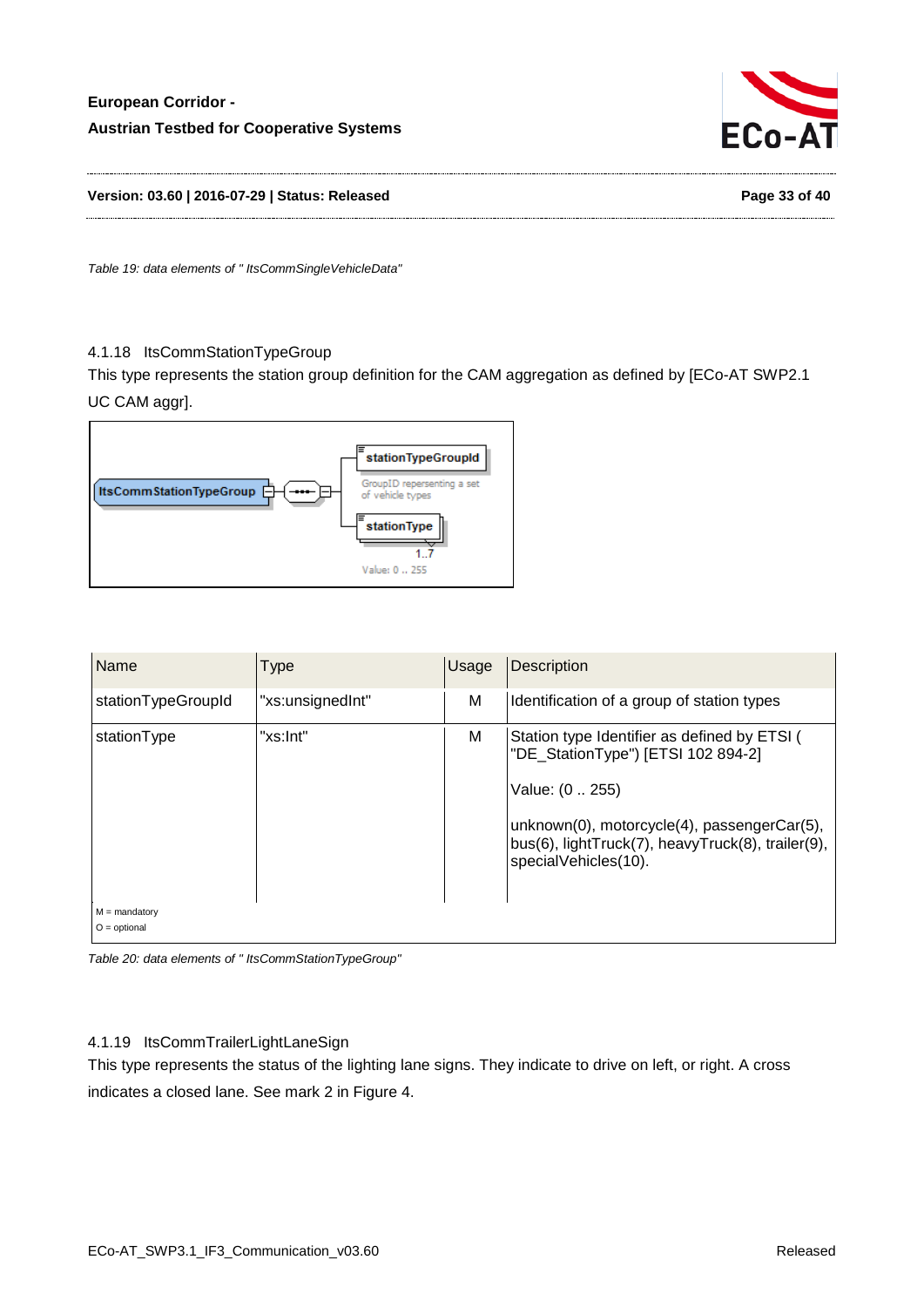



| Name                              |            | <b>Type</b>                                     | Usage                            | <b>Description</b>                                                                                                                                                                                                                                                                                                                                                                                    |
|-----------------------------------|------------|-------------------------------------------------|----------------------------------|-------------------------------------------------------------------------------------------------------------------------------------------------------------------------------------------------------------------------------------------------------------------------------------------------------------------------------------------------------------------------------------------------------|
| choice                            | lightCross | lightArrow   "xs: unsignedInt "<br>"xs:boolean" | C <sub>1</sub><br>C <sub>2</sub> | Visible illumination of the light left or right lane arrow.<br>Values:<br>$0 =$ lights are turned off<br>$1 =$ illuminating lights are displaying a left arrow<br>$2 =$ illuminating lights are displaying a right arrow<br>Visible illumination of the light cross, signalling a<br>closed lane.<br>Values:<br>$false = lights$ are turned off<br>true = illuminating lights are displaying a cross. |
| $M =$ mandatory<br>$O =$ optional |            |                                                 |                                  |                                                                                                                                                                                                                                                                                                                                                                                                       |

C<n> = choice. One of C<n> is mandatory

<span id="page-33-0"></span>*Table 21: data elements of "ItsCommTrailerLightLaneSign"*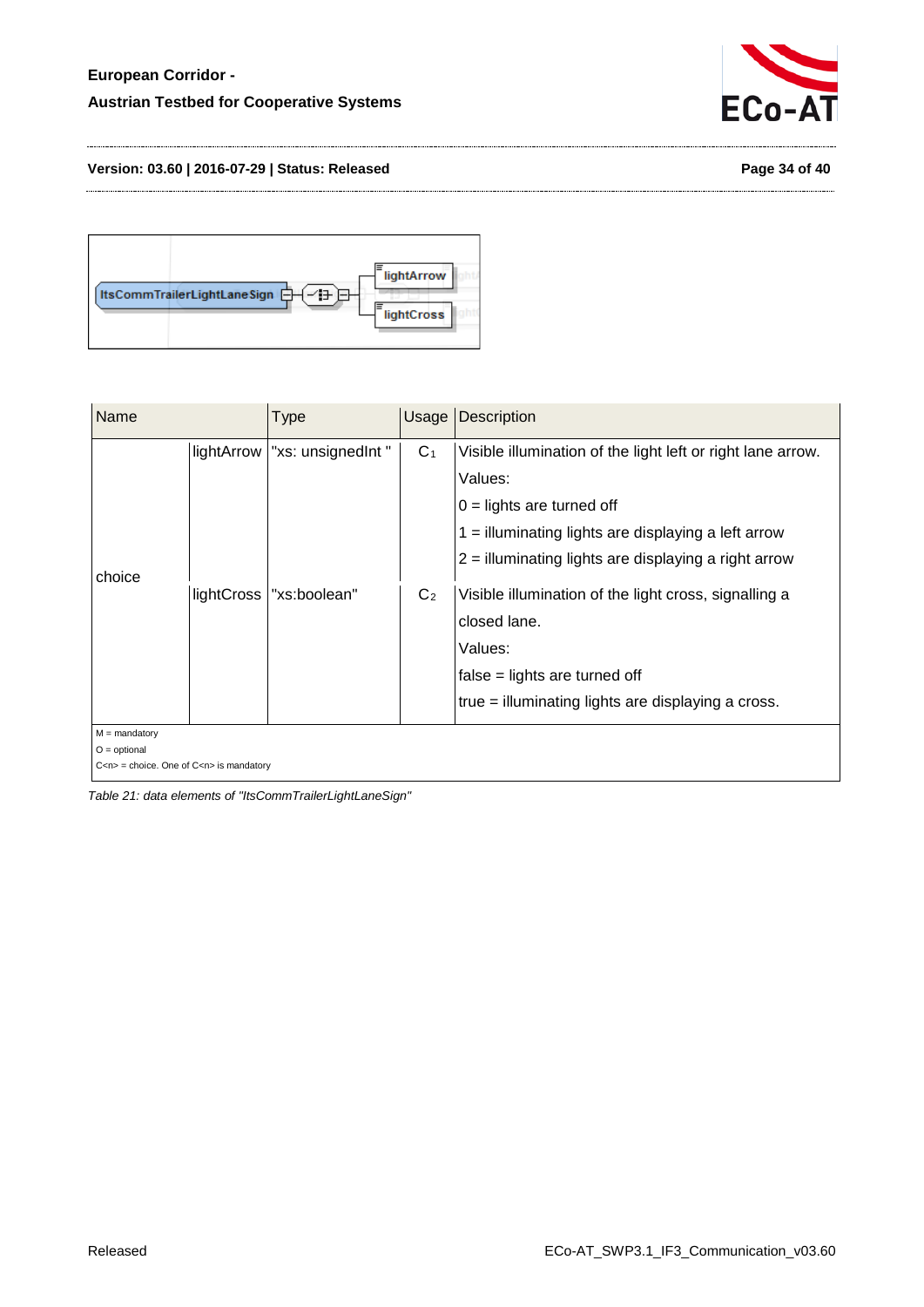

#### **Version: 03.60 | 2016-07-29 | Status: Released Page 35 of 40**

#### <span id="page-34-0"></span>4.1.20 ItsCommTrailerStatus

This type represents the traffic warning trailer data sent to the R-ITS-S. General data like position, speed and heading are notified by the R-ITS-S device management interface.



<span id="page-34-1"></span>

*Figure 4 warning trailer with arrow board*

| Name                               | Type              | Usage | <b>Description</b>                         |
|------------------------------------|-------------------|-------|--------------------------------------------|
|                                    |                   | O     | Warning blinking lamps positioned on top   |
| warningLampsStatus   "xs: boolean" |                   |       | of the signal board. (see mark 1 in Figure |
|                                    |                   |       | 4.).                                       |
|                                    |                   |       | Values:                                    |
|                                    |                   |       | false = warning lamps off,                 |
|                                    |                   |       | $true = warning$ lamps on                  |
| arrowBoardPosition                 | "xs: unsignedInt" | O     | Position of the arrow board (see mark 4 in |
|                                    |                   |       | Figure 4). The board may be unfold and     |
|                                    |                   |       | therefore visible to traffic or fold back, |
|                                    |                   |       | down into the trailer.                     |
|                                    |                   |       | Values:<br>0=unknown; $1 =$ down; $2 =$ up |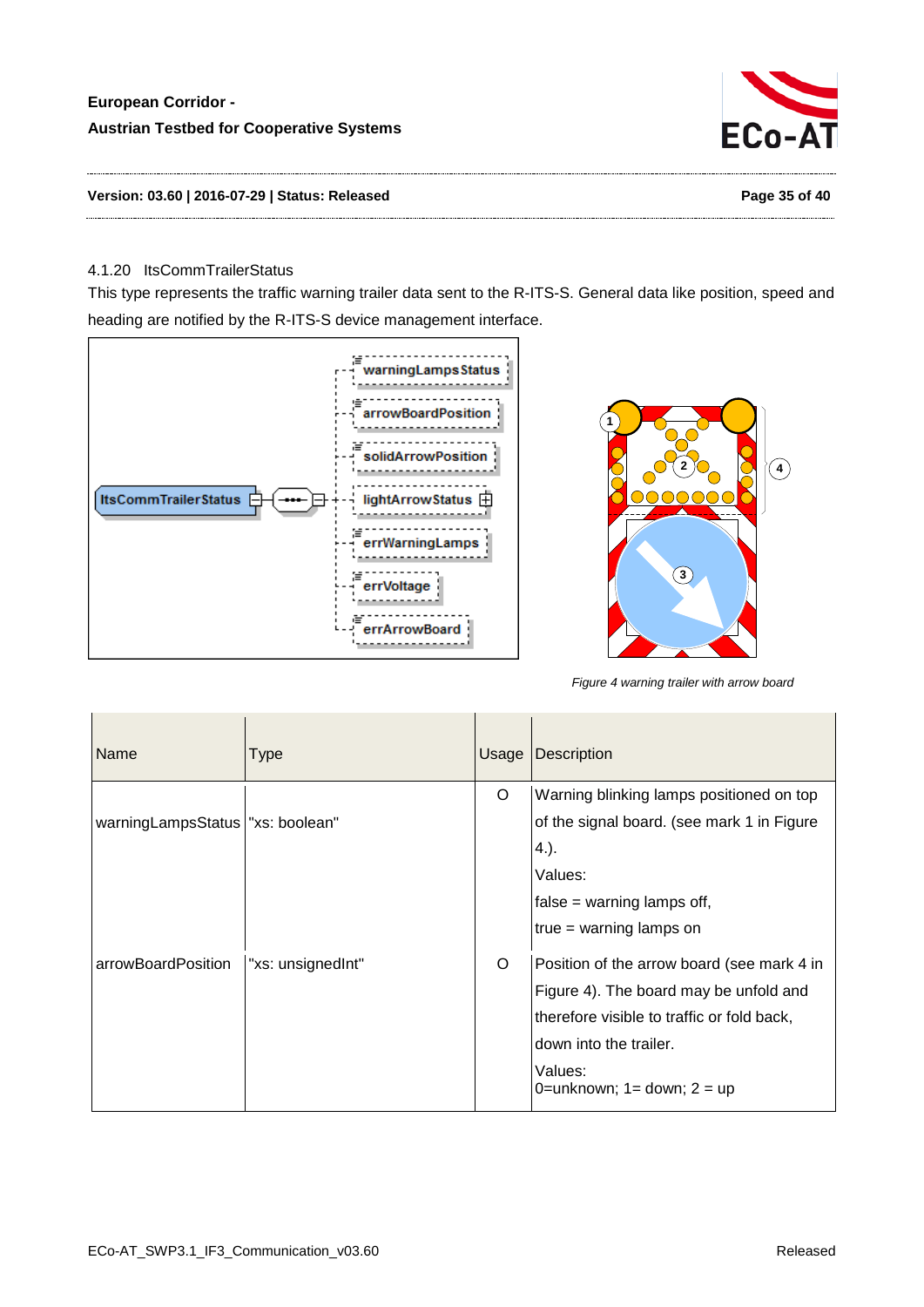

# **Version: 03.60 | 2016-07-29 | Status: Released Page 36 of 40**

| Name                              | <b>Type</b>                   | Usage   | Description                                                                                                           |
|-----------------------------------|-------------------------------|---------|-----------------------------------------------------------------------------------------------------------------------|
| arrowPosition                     | "ItsCommArrowPosition"        | $\circ$ | Position of the arrow, showing the direction<br>of driving - left or right (see mark 3 in<br>Figure 4).               |
| lightArrowStatus                  | "ItsCommTrailerLightLaneSign" | $\circ$ | Light arrow status of the trailer sign board<br>(see mark 2 in Figure 4).                                             |
| errWarningLamps                   | "xs: boolean"                 | $\circ$ | Warning lamps error condition:<br>$false = no error$<br>$true = warning$ lamps error                                  |
| errVoltage                        | "xs:boolean"                  | O       | Battery voltage error condition:<br>$false = no error$<br>$true = under voltage of battery$                           |
| errArrowBoard                     | "xs:boolean"                  | $\circ$ | Arrow Board lifting/lowering error<br>condition:<br>$false = no error$<br>$true = arrow$ board lifting/lowering error |
| $M =$ mandatory<br>$O =$ optional |                               |         |                                                                                                                       |

<span id="page-35-0"></span>*Table 22 data elements of "ItsCommTrailerStatus"*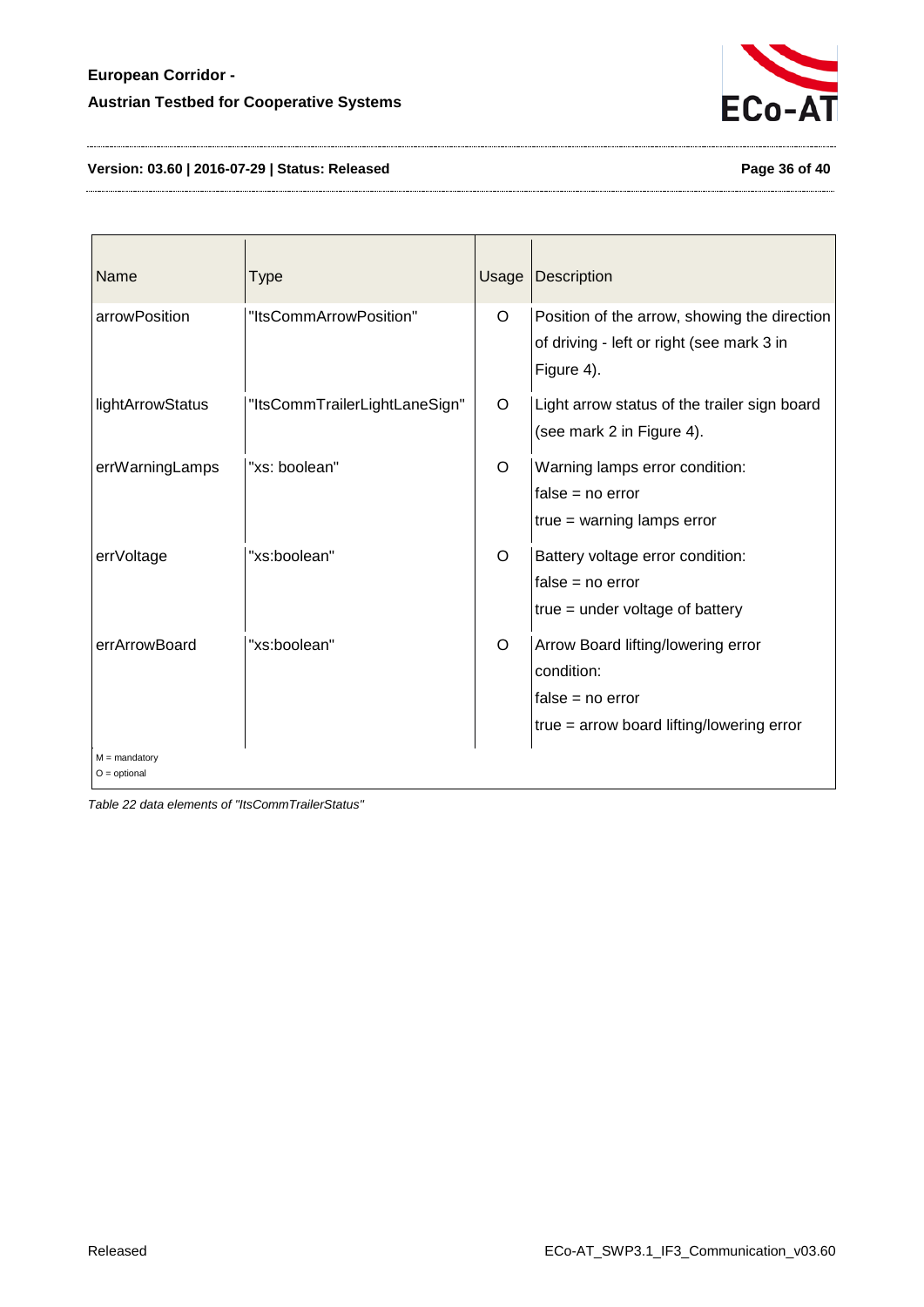

**Version: 03.60 | 2016-07-29 | Status: Released Page 37 of 40**

#### <span id="page-36-0"></span>4.1.21 ItsCommValidity

This type represents the desired repetition rate and validity period of the message. The validity element is used for the C-ITS-S to send DEN and IVI information ("downstream"). The data

elements "interval" and duration are not part of the message itself but are included in the metadata which is sent together with the ITS payload to the R-ITS-S (see clause [4.1.10.](#page-24-0)).



| Name                              | Type             | Usage | <b>Description</b>                                                                                                                                                                                                                                                                                                         |
|-----------------------------------|------------------|-------|----------------------------------------------------------------------------------------------------------------------------------------------------------------------------------------------------------------------------------------------------------------------------------------------------------------------------|
| key                               | "xs:string"      | М     | Key used for identifying the request for payload (e.g.<br>IVI, DENM) transmission by the C-ITS-S. The key shall<br>be used by the C-ITS-S for identification of the payload<br>transmission operation (starting, stopping or<br>prolongation).<br>See also the clause "messageTraceability in [ECo-AT<br>SWP3.1 IF1 data]. |
| interval                          | "xs:unsignedInt" | М     | Repetition interval of the message in milliseconds<br>(use 0 to cancel information).                                                                                                                                                                                                                                       |
| duration                          | "xs:unsignedInt" | м     | Time interval in milliseconds, defining how long in time<br>the message will be repeated.                                                                                                                                                                                                                                  |
| $M =$ mandatory<br>$O =$ optional |                  |       |                                                                                                                                                                                                                                                                                                                            |

<span id="page-36-1"></span>*Table 23: data elements of "ItsCommValidity"*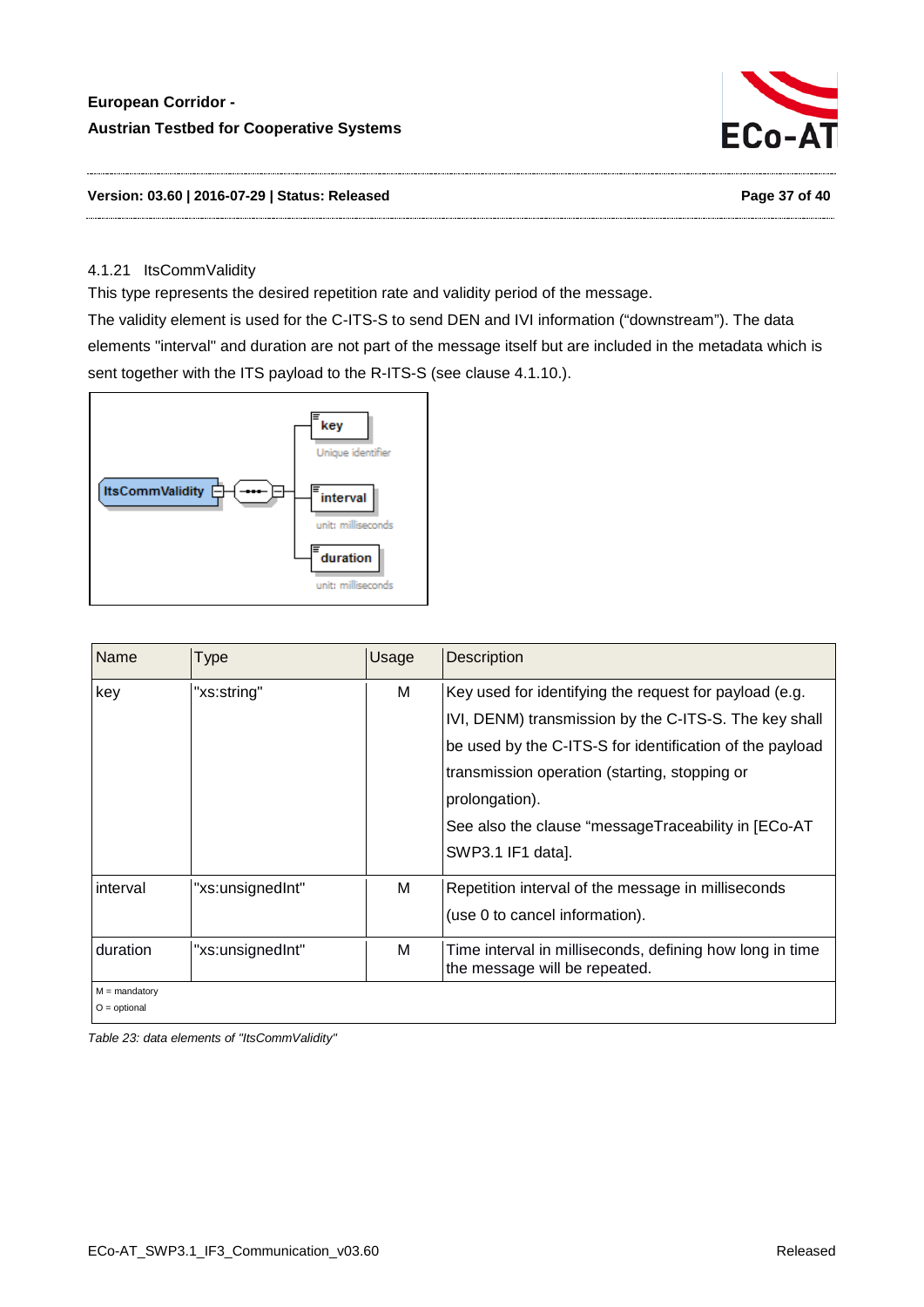

**Version: 03.60 | 2016-07-29 | Status: Released Page 38 of 40**

#### <span id="page-37-0"></span>**4.2 Simple data types**

#### <span id="page-37-1"></span>4.2.1 ItsCommAggregationType

This simple type is used to represent the aggregation type

| <b>Enumeration value</b> | Description            |
|--------------------------|------------------------|
| "Longterm"               | Long term aggregation  |
| "Shortterm"              | Short term aggregation |

<span id="page-37-5"></span>*Table 24: enumeration values for data type " ItsCommAggtype"* 

#### <span id="page-37-2"></span>4.2.2 ItsCommAreaShape

#### This simple type is used to represent the geo area geometry.

| <b>Enumeration value</b> | <b>Description</b>                     |
|--------------------------|----------------------------------------|
| "circle"                 | Opaque identifier when sent by C-ITS-S |
| "rectangle"              | Opaque identifier when sent by C-ITS-S |
| "ellipsis"               | Opaque identifier when sent by C-ITS-S |

<span id="page-37-6"></span>*Table 25: enumeration values for data type "ItsCommAreaShape"*

# <span id="page-37-3"></span>4.2.3 ItsCommArrowPosition

This simple type is used to represent the geo area geometry.

| <b>Enumeration value</b> | Description                     |
|--------------------------|---------------------------------|
| "left"                   | Arrow position showing to left  |
| "right"                  | Arrow position showing to right |

<span id="page-37-7"></span>*Table 26: enumeration values for data type " ItsCommArrowPosition"*

## <span id="page-37-4"></span>4.2.4 ItsCommContentEncoding

This type is used to represent the possible content encodings of the data payload.

| <b>Enumeration value</b> | <b>IDescription</b>                   |
|--------------------------|---------------------------------------|
| "uper"                   | ASN.1 Unaligned Packet Encoding Rules |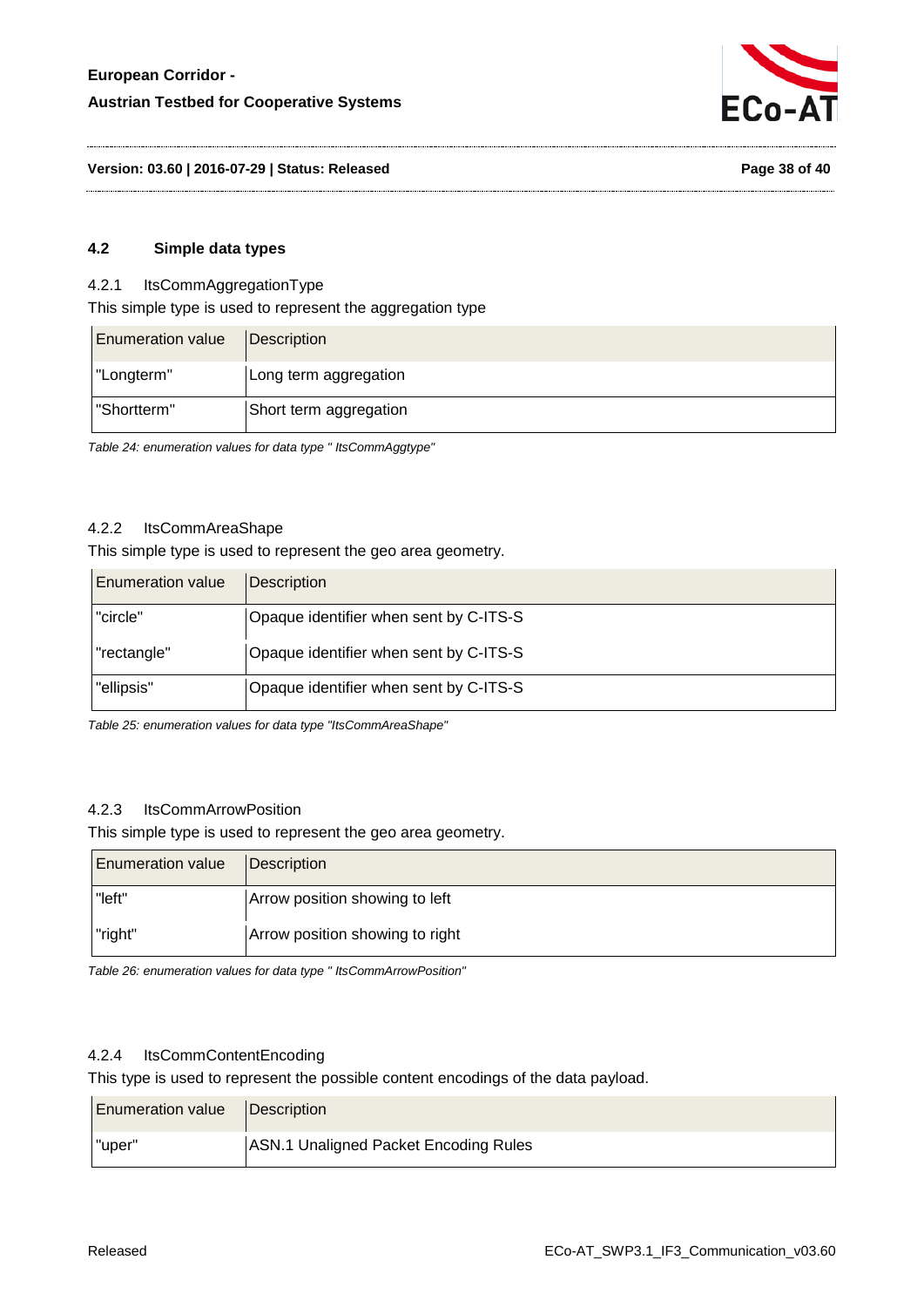

#### **Version: 03.60 | 2016-07-29 | Status: Released Page 39 of 40**

| <b>Enumeration value</b> | <i><b>Description</b></i>                     |
|--------------------------|-----------------------------------------------|
| "xer-compressed"         | ASN.1 XML Encoding Rules compressed with gzip |
| "xer-plain"              | ASN.1 XML Encoding Rules in plain ASCII       |

<span id="page-38-2"></span>*Table 27: enumeration values for data type "ItsCommContentEncoding"* 

For detailed information on the related ASN.1 syntax see the CAM, DENM, IVI Specification and their Version noted in the references section.

#### <span id="page-38-0"></span>4.2.5 ItsCommErrorCode

This type is used to represent the Possible Error code.

| <b>Enumeration value</b> |  |
|--------------------------|--|
| "success"                |  |
| "invalidEncoding"        |  |
| "invalidData"            |  |
| "commError"              |  |

<span id="page-38-3"></span>*Table 28: enumeration values for data type "ItsCommErrorCode"*

#### <span id="page-38-1"></span>4.2.6 ItsCommGnChannel

This type is used to represent the Possible Radio channels as defined in [ETSI 302 663].

| <b>Enumeration value</b> | <b>Description</b> |
|--------------------------|--------------------|
| "chan-cch"               | Control channel    |
| "chan-sch1"              | Service Channel 1  |
| "chan-sch2"              | Service Channel 2  |
| "chan-sch3"              | Service Channel 3  |
| "chan-sch4"              | Service Channel 4  |
| "chan-sch5"              | Service Channel 5  |
| "chan-sch6"              | Service Channel 6  |

<span id="page-38-4"></span>*Table 29: enumeration values for data type "ItsCommGnChannel"*